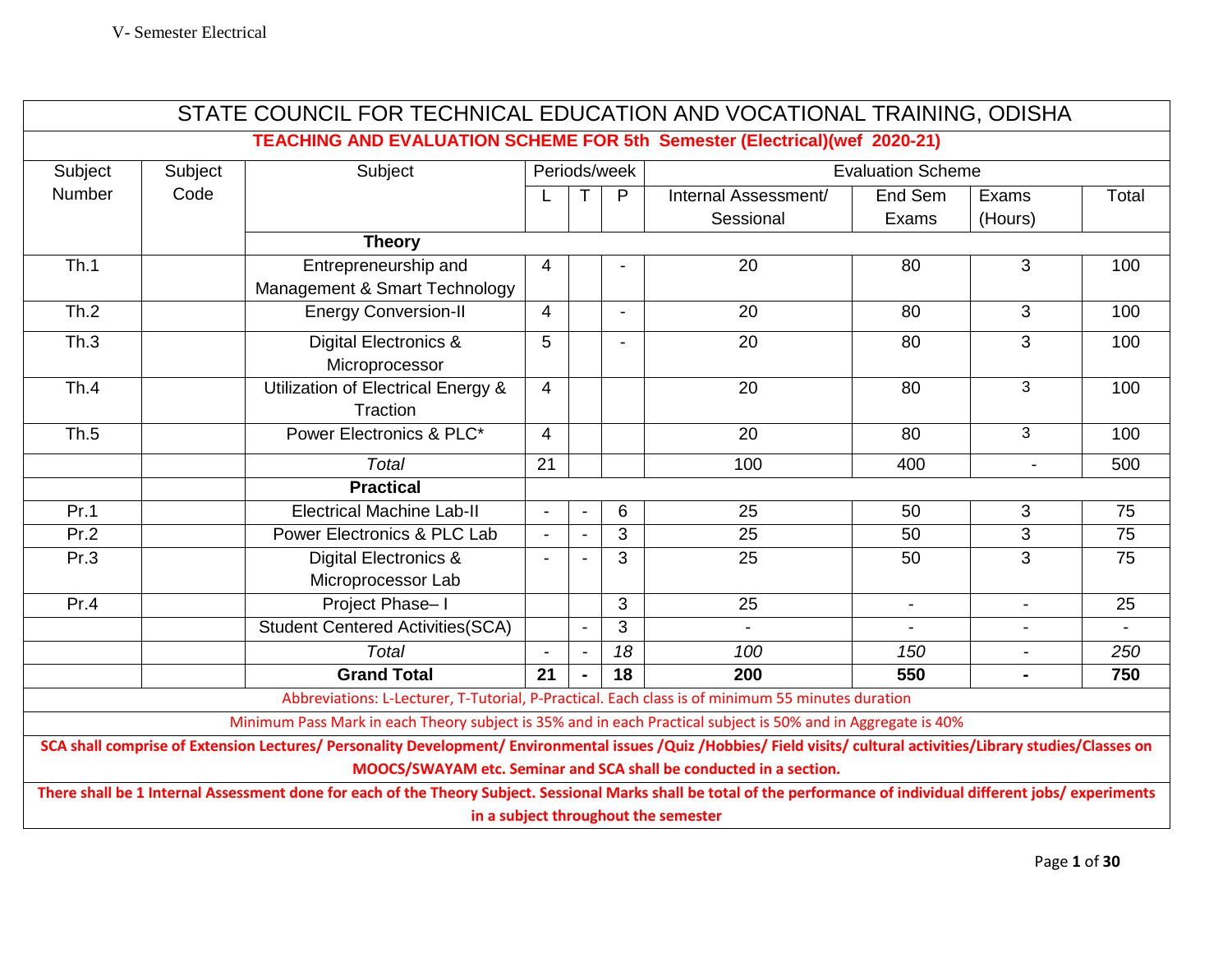# **CURRICULLUM OF 5TH SEMESTER**

# **For**

# **DIPLOMA IN ELECTRICAL ENGINEERING**

# **(Effective from 2020-21 Sessions)**



# **STATE COUNCIL FOR TECHNICAL EDUCATION & VOCATIONAL TRAINING, ODISHA, BHUBANESWAR**

Page **2** of **30**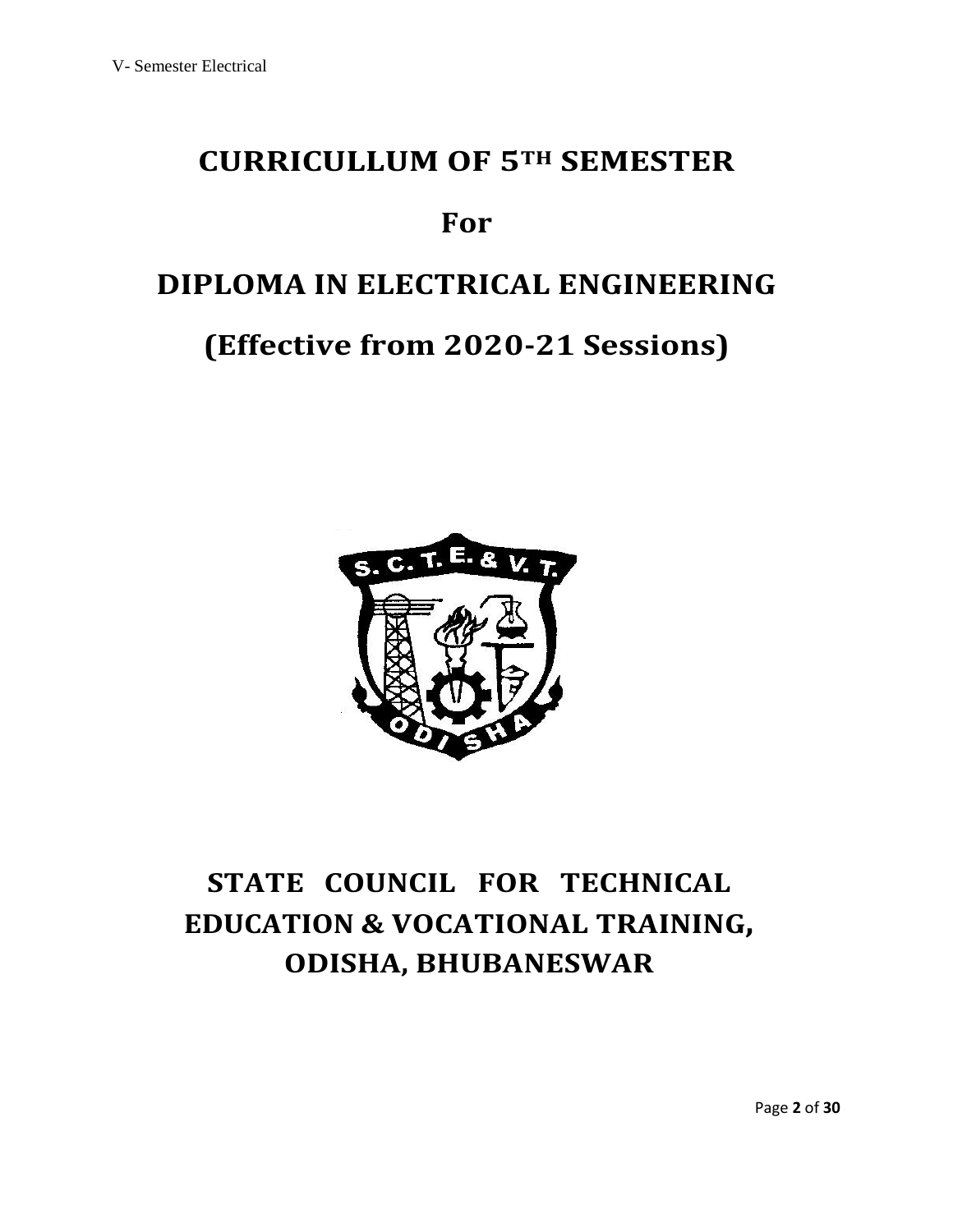| (Common to All Branches) |                   |                            |                 |  |
|--------------------------|-------------------|----------------------------|-----------------|--|
| <b>Theory</b>            | 4 Periods per     | <b>Internal Assessment</b> | <b>20 Marks</b> |  |
|                          | week              |                            |                 |  |
| <b>Total Periods</b>     | <b>60 Periods</b> | <b>End Sem Exam</b>        | 80 Marks        |  |
| <b>Examination</b>       | <b>3hours</b>     | <b>Total Marks</b>         | 100Marks        |  |

# **Th1. ENTREPRENEURSHIP and MANAGEMENT & SMART TECHNOLOGY**

|        |       | <b>Topic Wise Distribution of Periods</b> |         |  |
|--------|-------|-------------------------------------------|---------|--|
| SI No. | Topic |                                           | Periods |  |
|        |       |                                           |         |  |

| I ODIC                                | Perious |
|---------------------------------------|---------|
| Entrepreneurship                      | 10      |
| Market Survey and Opportunity         | 8       |
| Identification(Business Planning)     |         |
| <b>Project report Preparation</b>     |         |
| <b>Management Principles</b>          | 5       |
| <b>Functional Areas of Management</b> | 10      |
| Leadership and Motivation             | 6       |
| Work Culture, TQM & Safety            | 5       |
| Legislation                           | 6       |
| <b>Smart Technology</b>               | 6       |
| TOTAL                                 | 60      |
|                                       |         |

# **RATIONALE**

In the present day scenario, it has become imperative to impart entrepreneurship and management concepts to students, so that a significant percentage of them can be directed towards setting up and managing their own small enterprises. It may be further added that an entrepreneurial mind set with managerial skill helps the student in the job market. The students can also be introduced with Startup and Smart Technology concept, which shall radically change the working environment in the coming days in the face of Industry 4.0

*In this subject, the Students shall be introduced/ exposed to different concepts and Terminologies in brief only, so that he/she can have broad idea about different concepts/items taught in this subject.* Solving numerical problem on any topic/item is beyond the scope of this subject.

# **OBJECTIVES**

After undergoing this course, the students will be able to :

- Know about Entrepreneurship, Types of Industries and Startups
- Know about various schemes of assistance by entrepreneurial support agencies
- Conduct market survey
- Prepare project report
- know the management Principles and functional areas of management
- Inculcate leadership qualities to motivate self and others.
- Maintain and be a part of healthy work culture in an organisation.
- Use modern concepts like TQM
- Know the General Safety Rules
- Know about IOT and its Application in SMART Environment.

# **DETAILED CONTENTS**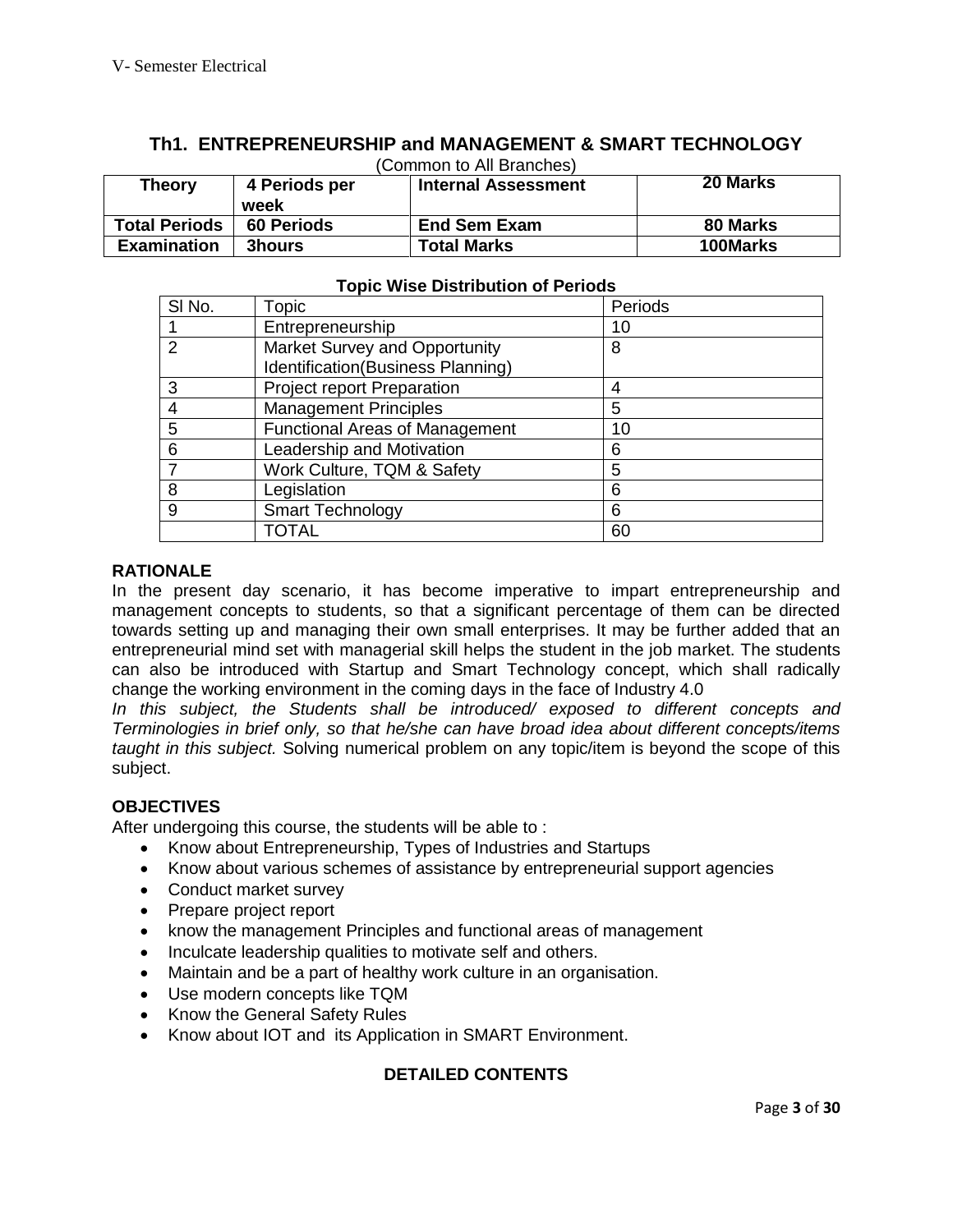### 1. **Entrepreneurship**

- Concept /Meaning of Entrepreneurship
- Need of Entrepreneurship
- Characteristics, Qualities and Types of entrepreneur, Functions
- Barriers in entrepreneurship
- **Entrepreneurs vrs. Manager**
- Forms of Business Ownership: Sole proprietorship, partnership forms and others
- Types of Industries, Concept of Start-ups
- Entrepreneurial support agencies at National, State, District Level( Sources): DIC, NSIC,OSIC, SIDBI, NABARD, Commercial Banks, KVIC etc.
- Technology Business Incubators (TBI) and Science and Technology Entrepreneur Parks

# 2. **Market Survey and Opportunity Identification (Business Planning)**

- Business Planning
- SSI, Ancillary Units, Tiny Units, Service sector Units
- Time schedule Plan, Agencies to be contacted for Project Implementation
- Assessment of Demand and supply and Potential areas of Growth
- Identifying Business Opportunity
- Final Product selection

# 3. **Project report Preparation**

- Preliminary project report
- Detailed project report, Techno economic Feasibility
- Project Viability

### 4. **Management Principles**

- Definitions of management
- Principles of management
- Functions of management (planning, organising, staffing, directing and controlling etc.)
- Level of Management in an Organisation

### 5. **Functional Areas of Management**

- a) Production management
	- Functions, Activities
	- Productivity
	- Quality control
	- Production Planning and control
- b) Inventory Management
	- Need for Inventory management
	- Models/Techniques of Inventory management
- c) Financial Management
	- Functions of Financial management
	- Management of Working capital
	- Costing (only concept)
	- Break even Analysis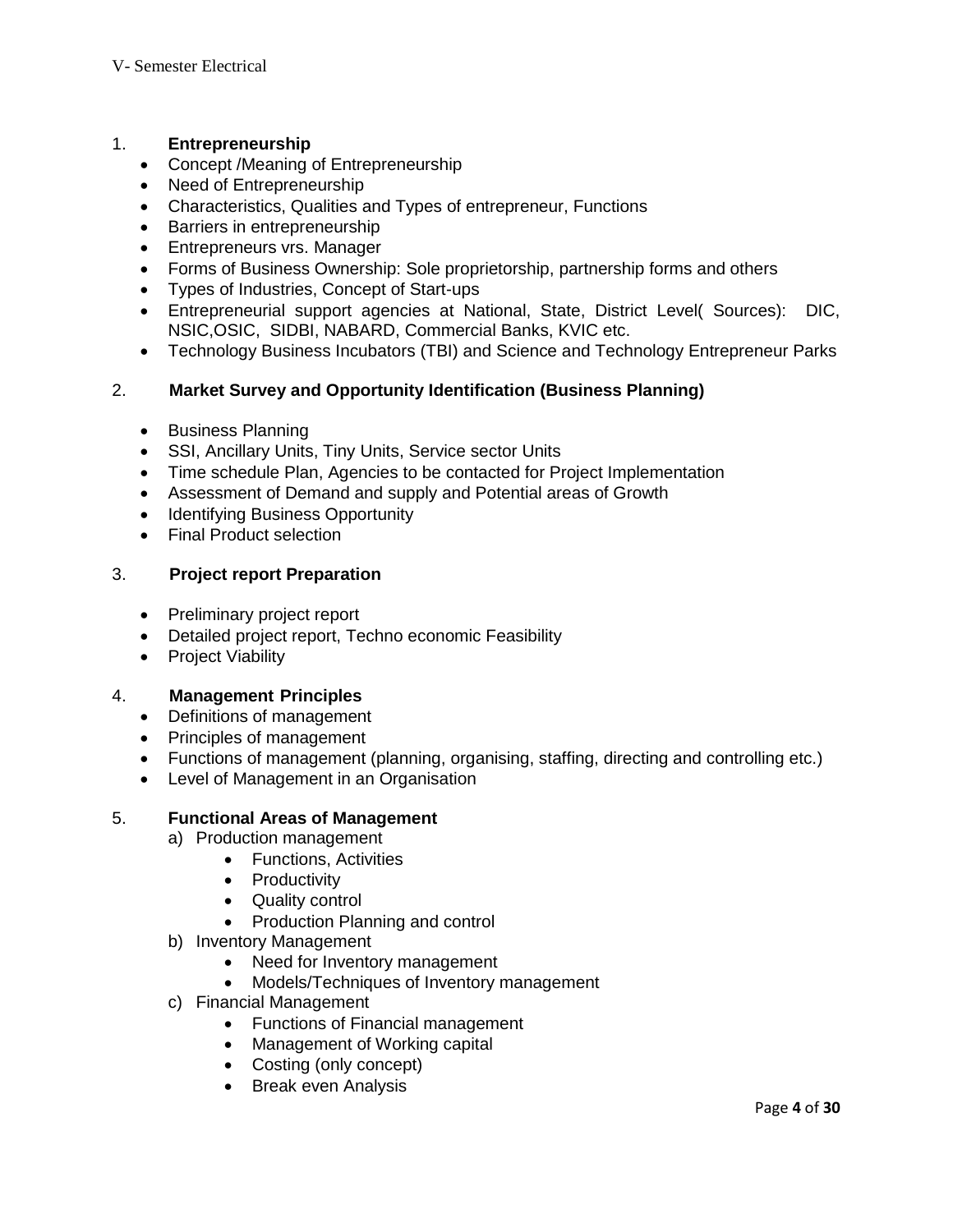- Brief idea about Accounting Terminologies: Book Keeping, Journal entry, Petty Cash book, P&L Accounts, Balance Sheets(only Concepts)
- d) Marketing Management
	- Concept of Marketing and Marketing Management
	- Marketing Techniques (only concepts)
	- Concept of 4P s (Price, Place, Product, Promotion)
- e) Human Resource Management
- Functions of Personnel Management
- Manpower Planning, Recruitment, Sources of manpower, Selection process, Method of Testing, Methods of Training & Development, Payment of Wages

### 6. **Leadership and Motivation**

- a) Leadership
	- Definition and Need/Importance
	- Qualities and functions of a leader
	- Manager Vs Leader
	- Style of Leadership (Autocratic, Democratic, Participative)
- b) Motivation
	- Definition and characteristics
	- Importance of motivation
	- Factors affecting motivation
	- Theories of motivation (Maslow)
	- Methods of Improving Motivation
	- Importance of Communication in Business
	- Types and Barriers of Communication

### 7. **Work Culture, TQM & Safety**

- Human relationship and Performance in Organization
- Relations with Peers, Superiors and Subordinates
- TQM concepts: Quality Policy, Quality Management, Quality system
- Accidents and Safety, Cause, preventive measures, General Safety Rules , Personal Protection Equipment(PPE)

### 8. **Legislation**

- a) Intellectual Property Rights(IPR), Patents, Trademarks, Copyrights
- b) Features of Factories Act 1948 with Amendment (only salient points)
- c) Features of Payment of Wages Act 1936 (only salient points)

### 9. **Smart Technology**

- Concept of IOT, How IOT works
- Components of IOT, Characteristics of IOT, Categories of IOT
- Applications of IOT- Smart Cities, Smart Transportation, Smart Home, Smart Healthcare, Smart Industry, Smart Agriculture, Smart Energy Management etc.

### **Syllabus to be covered before IA:** Chapter 1,2,3,4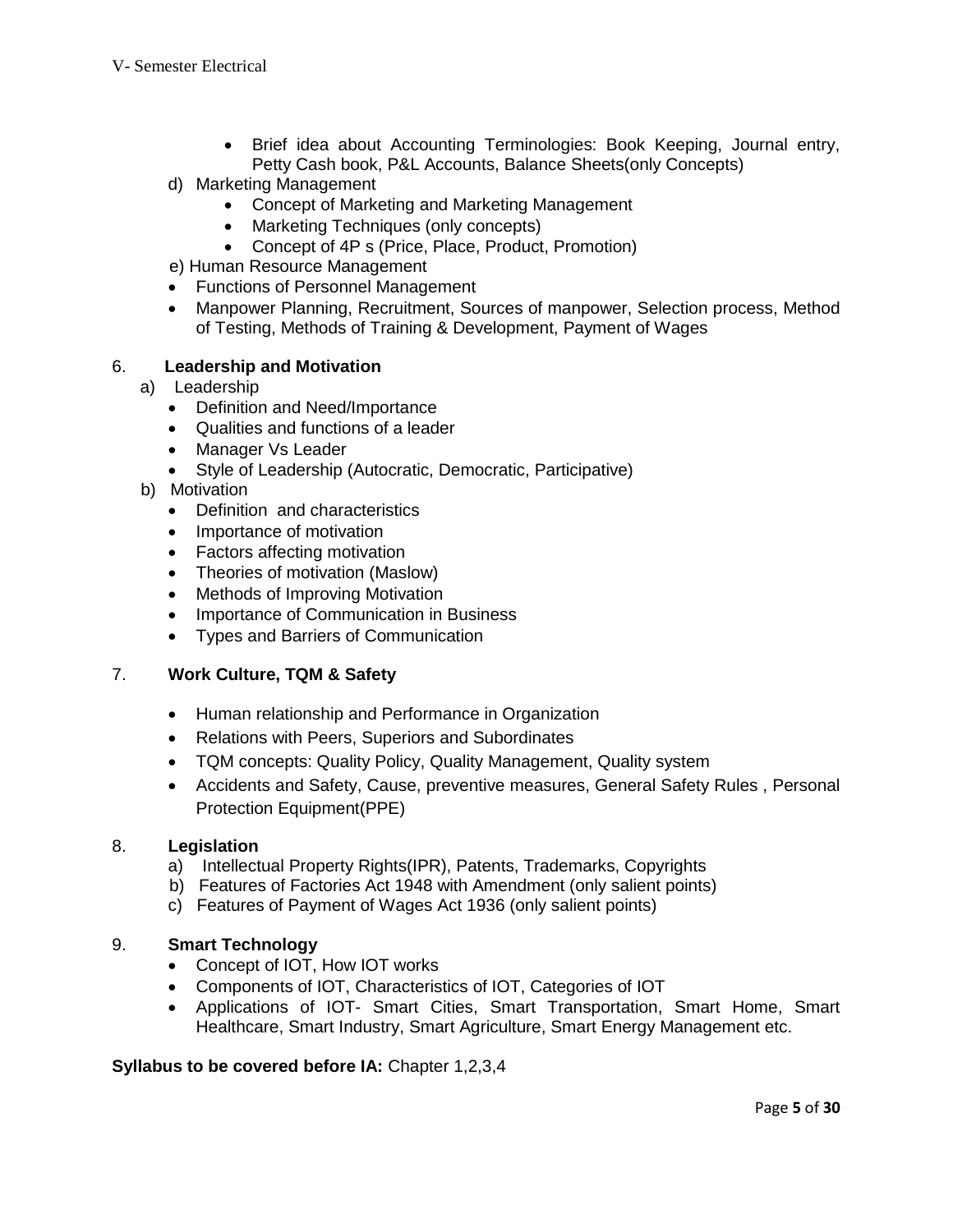# **RECOMMENDED BOOKS**

- 1. Entrepreneurship Development and Management by R.K Singhal, Katson Books., New Delhi
- 2. Entrepreneurship Development and Management by U Saroj and V Mahendiratta, Abhishek Publications, Chandigarh
- 3. Entrepreneurship Development and Management by Vasant Desai, Himalaya Pub.House
- 4. Industrial Engineering and Management by O.P Khanna ,Dhanpat Rai and Sons
- 5. Industrial Engineering and Management by Banga and Sharma, Khanna Publications
- 6. Internet of Things by Jeeva Jose, Khanna Publications, New Delhi
- 7. Online Resource on Startups and other concepts
- 8. <https://www.fundable.com/learn/resources/guides/startup>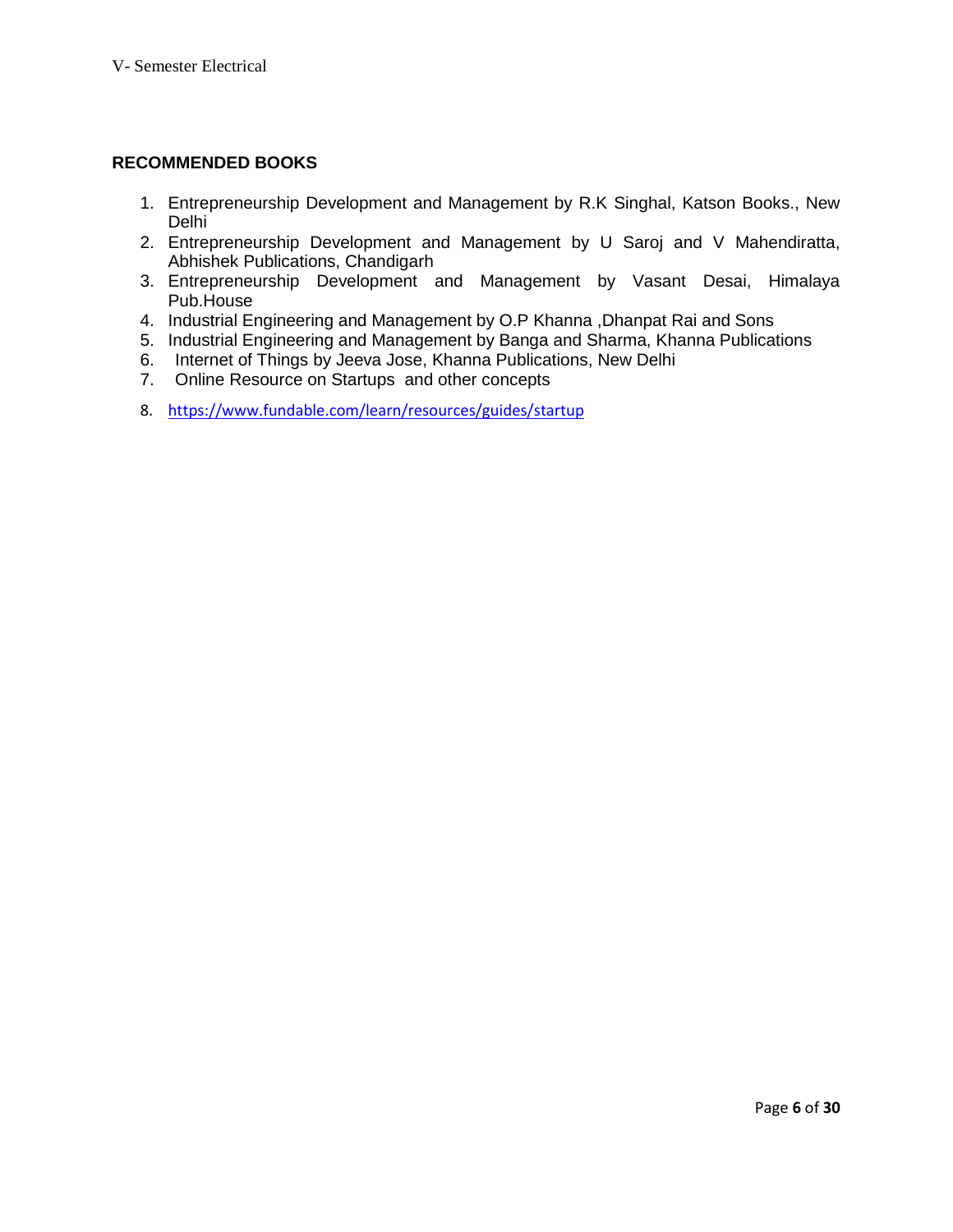| Name of the Course: Diploma in Electrical Engineering |            |                                  |                 |  |  |
|-------------------------------------------------------|------------|----------------------------------|-----------------|--|--|
| Course code:                                          | Th.2       | Semester:                        | 5 <sup>th</sup> |  |  |
| <b>Total Period:</b>                                  | 60 Periods | Examination:                     | 3 Hrs.          |  |  |
| Theory periods:                                       | 4 P / Week | Internal Assessment:             | 20              |  |  |
| Tutorial:                                             |            | <b>End Semester Examination:</b> | -80             |  |  |
| Maximum marks:                                        | 100        |                                  |                 |  |  |

# **TH.2 ENERGY CONVERSION – II**

# **A. Rationale:**

Modern industries are mostly equipped with AC machines. So the students are given a scope to gain the concepts of electrical machines like synchronous machines, 3-phase & 1- phase induction motors and fractional horse power motors and other special machines. The students are required to be familiar with constructional features, working principles, starting and speed control methods and performance characteristics with applications of the machines. Numerical solving makes the student to understand the feature more clearly.

# **B. Objectives:**

After completion of this subject the student will be able:

- **1.** To describe various parts, their material specification with suitable reasoning and working principle of synchronous machines, 3-phase & 1- phase AC motors and fractional horse power and other special machines.
- **2.** To describe their operating principle and working characteristics, torque equation of three phase motors.
- **3.** To describe the losses and efficiency of all machines.
- **4.** To be familiar with starting and speed control of AC motors.
- **5.** To develop problem solving ability on synchronous machines and 3-phase induction motor for better understanding about the concept of machines.
- **6.** To be familiar with different testing methods carried out on such three phase machines.

# **C. TOPIC WISE DISTRIBUTION OF PERIODS**

| SI. No.        | <b>Topics</b>                      | <b>Periods</b> |
|----------------|------------------------------------|----------------|
| $\mathbf{1}$ . | Alternator (Synchronous Generator) | 14             |
| 2.             | <b>Synchronous Motor</b>           | 08             |
| 3.             | Induction motor                    | 14             |
| 4.             | Single Phase induction motor       | 08             |
| 5.             | Commutator motors                  | 06             |
| 6.             | <b>Special Electric Machine</b>    | 05             |
| 7.             | Three phase transformers           | 05             |
|                | Total                              | 60             |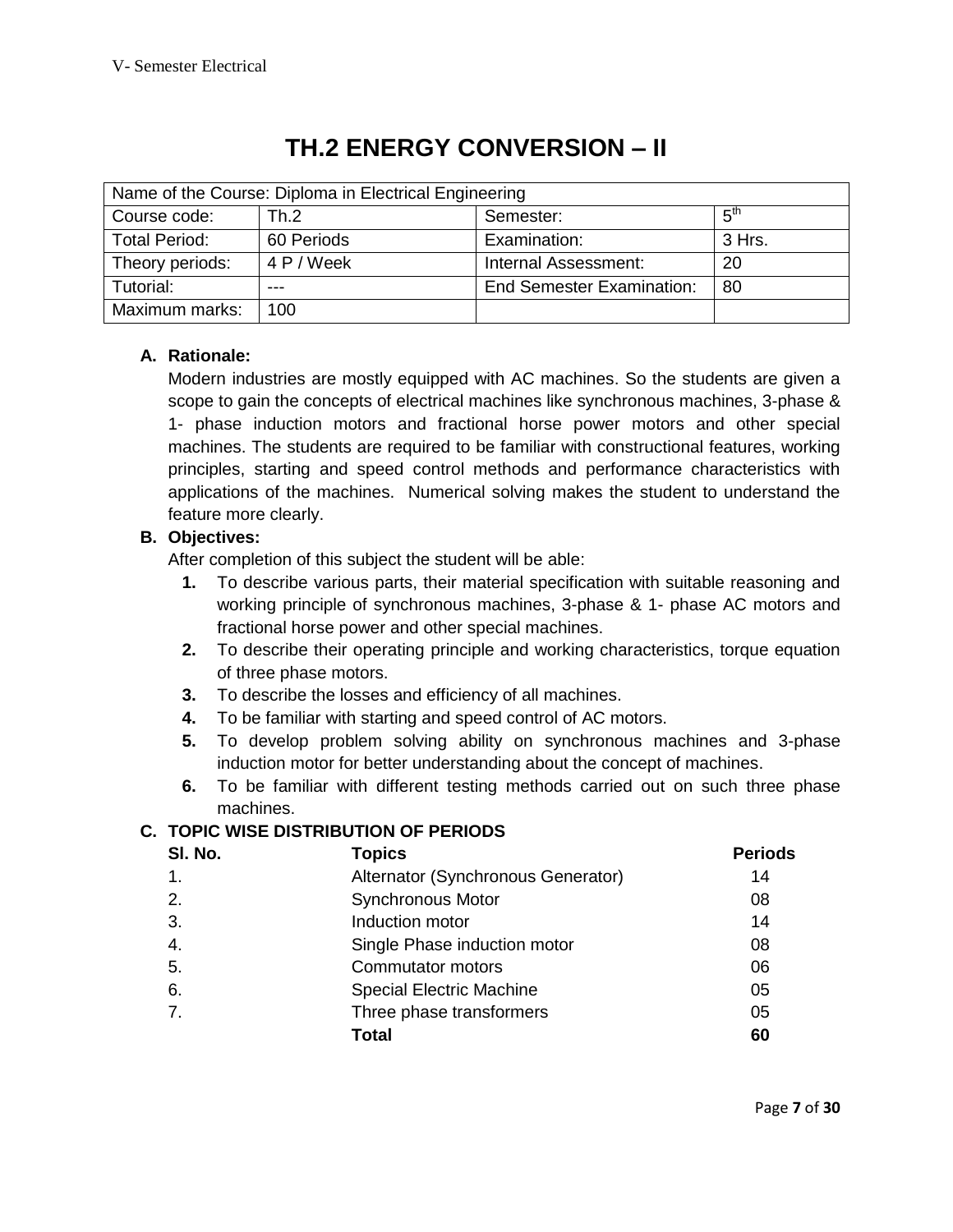# **D. COURSE CONTENT:**

# **1. ALTERNATOR:**

- 1.1. Types of alternator and their constructional features.
- 1.2. Basic working principle of alternator and the relation between speed and frequency.
- 1.3. Terminology in armature winding and expressions for winding factors (Pitch factor, Distribution factor).
- 1.4. Explain harmonics, its causes and impact on winding factor.
- 1.5. E.M.F equation of alternator. (Solve numerical problems).
- 1.6. Explain Armature reaction and its effect on emf at different power factor of load.
- 1.7. The vector diagram of loaded alternator. (Solve numerical problems)
- 1.8. Testing of alternator (Solve numerical problems)
	- 1.8.1. Open circuit test.
	- 1.8.2. Short circuit test.
- 1.9. Determination of voltage regulation of Alternator by direct loading and synchronous impedance method. (Solve numerical problems)
- 1.10. Parallel operation of alternator using synchro-scope and dark & bright lamp method.
- 1.11. Explain distribution of load by parallel connected alternators.

# **2. SYNCHRONOUS MOTOR:**

- 2.1. Constructional feature of Synchronous Motor.
- 2.2. Principles of operation, concept of load angle
- 2.3. Derive torque, power developed.
- 2.4. Effect of varying load with constant excitation.
- 2.5. Effect of varying excitation with constant load.
- 2.6. Power angle characteristics of cylindrical rotor motor.
- 2.7. Explain effect of excitation on Armature current and power factor.
- 2.8. Hunting in Synchronous Motor.
- 2.9. Function of Damper Bars in synchronous motor and generator.
- 2.10. Describe method of starting of Synchronous motor.
- 2.11. State application of synchronous motor.

# **3. THREE PHASE INDUCTION MOTOR:**

- 3.1. Production of rotating magnetic field.
- 3.2. Constructional feature of Squirrel cage and Slip ring induction motors.
- 3.3. Working principles of operation of 3-phase Induction motor.
- 3.4. Define slip speed, slip and establish the relation of slip with rotor quantities.
- 3.5. Derive expression for torque during starting and running conditions and derive conditions for maximum torque. (solve numerical problems)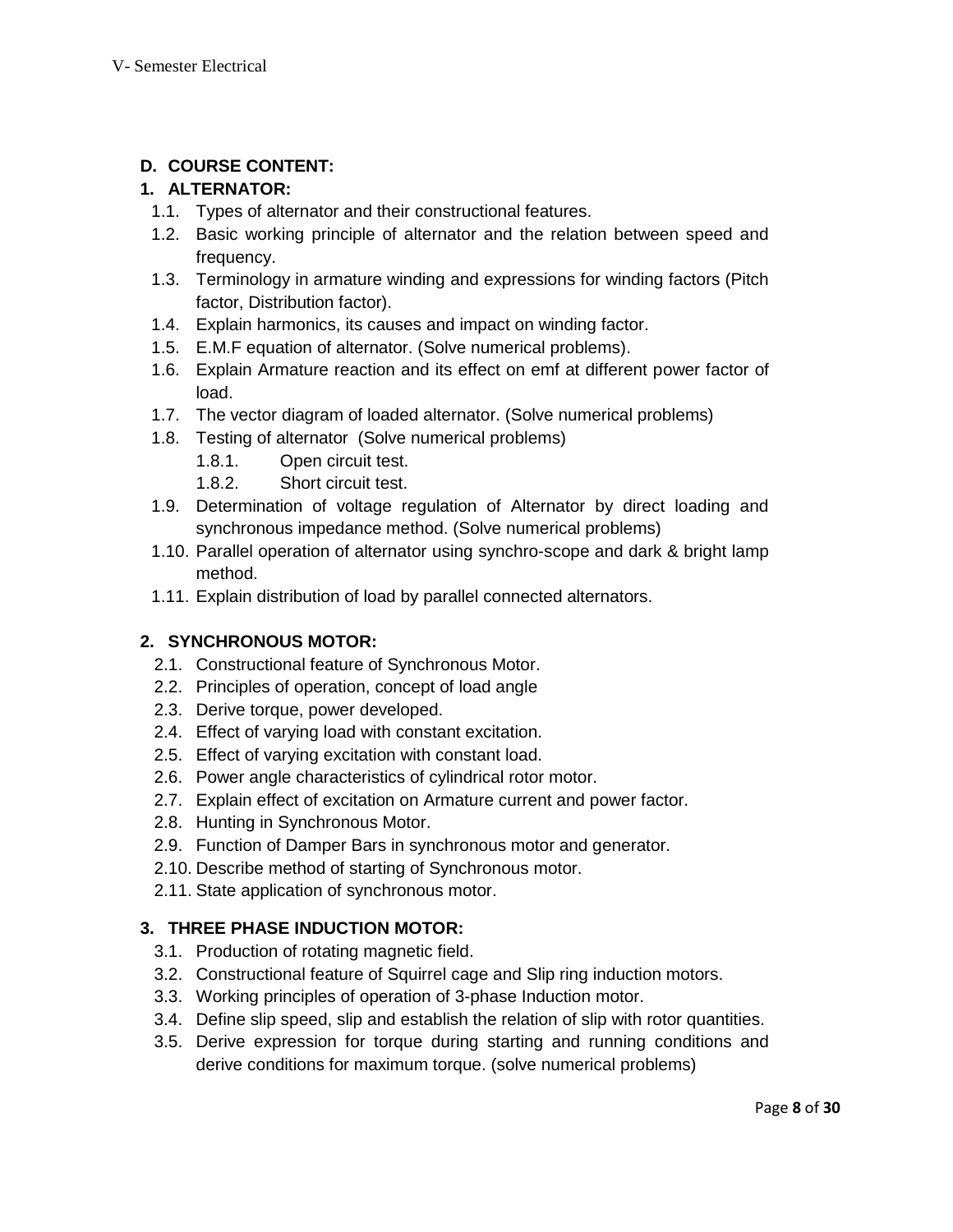- 3.6. Torque-slip characteristics.
- 3.7. Derive relation between full load torque and starting torque etc. (solve numerical problems)
- 3.8. Establish the relations between Rotor Copper loss, Rotor output and Gross Torque and relationship of slip with rotor copper loss. (solve numerical problems)
- 3.9. Methods of starting and different types of starters used for three phase Induction motor.
- 3.10. Explain speed control by Voltage Control, Rotor resistance control, Pole changing, frequency control methods.
- 3.11. Plugging as applicable to three phase induction motor.
- 3.12. Describe different types of motor enclosures.
- 3.13. Explain principle of Induction Generator and state its applications.

# **4. SINGLE PHASE INDUCTION MOTOR:**

- 4.1. Explain Ferrari's principle.
- 4.2. Explain double revolving field theory and Cross-field theory to analyze starting torque of 1-phase induction motor.
- 4.3. Explain Working principle, Torque speed characteristics, performance characteristics and application of following single phase motors.
	- 4.3.1. Split phase motor.
	- 4.3.2. Capacitor Start motor.
	- 4.3.3. Capacitor start, capacitor run motor.
	- 4.3.4. Permanent capacitor type motor.
	- 4.3.5. Shaded pole motor.
- 4.4. Explain the method to change the direction of rotation of above motors.

# **5. COMMUTATOR MOTORS:**

- 5.1. Construction, working principle, running characteristic and application of single phase series motor.
- 5.2. Construction, working principle and application of Universal motors.
- 5.3. Working principle of Repulsion start Motor, Repulsion start Induction run motor, Repulsion Induction motor.

### **6. SPECIAL ELECTRICAL MACHINE:**

- 6.1. Principle of Stepper motor.
- 6.2. Classification of Stepper motor.
- 6.3. Principle of variable reluctant stepper motor.
- 6.4. Principle of Permanent magnet stepper motor.
- 6.5. Principle of hybrid stepper motor.
- 6.6. Applications of Stepper motor.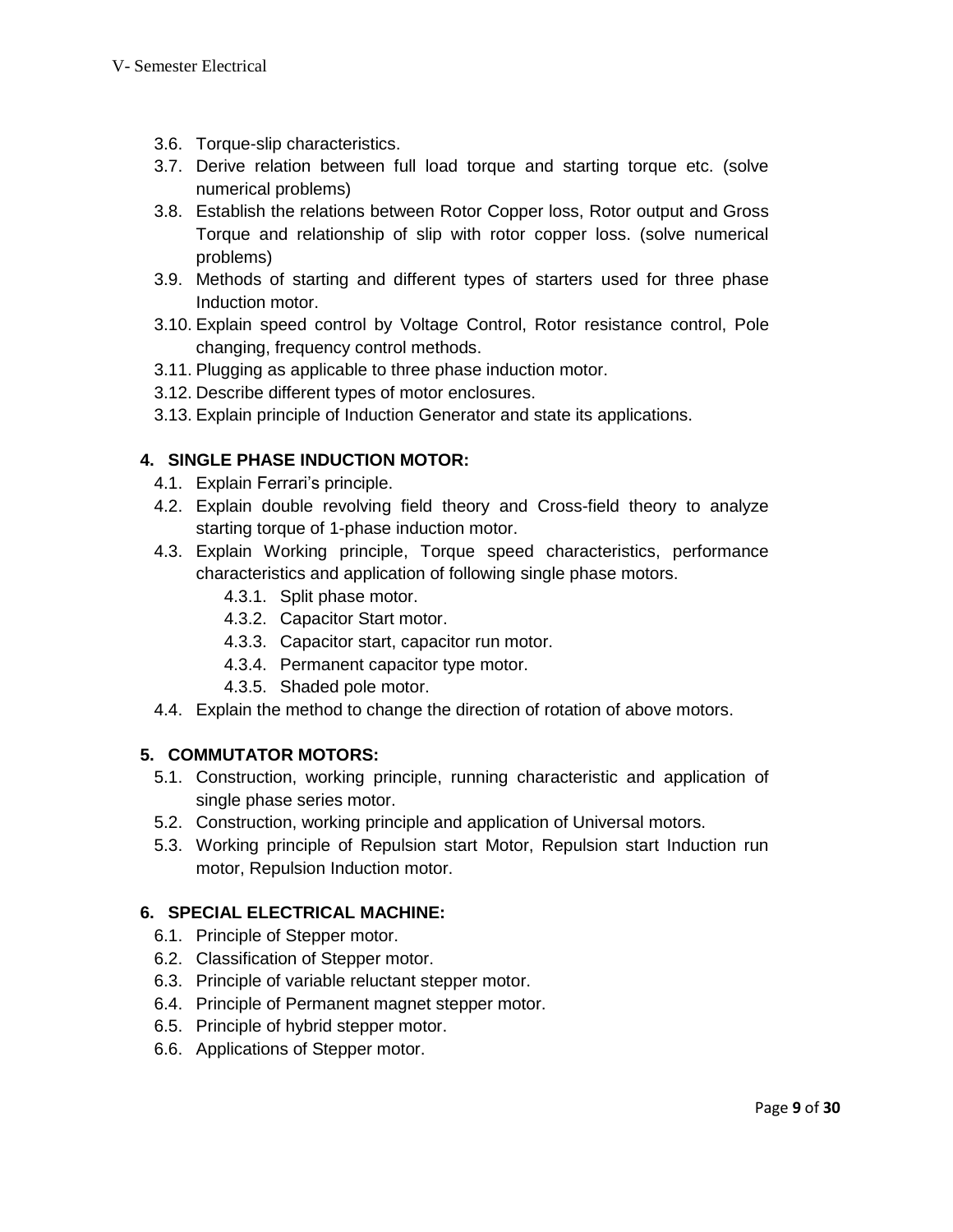# **7. THREE PHASE TRANSFORMERS:**

- 7.1. Explain Grouping of winding, Advantages.
- 7.2. Explain parallel operation of the three phase transformers.
- 7.3. Explain tap changer (On/Off load tap changing)
- 7.4. Maintenance Schedule of Power Transformers.

# **Syllabus coverage up to Internal assessment**

Chapters: 1, 2 and 3.

| <b>Learning Resources:</b> |                              |                                    |                      |  |
|----------------------------|------------------------------|------------------------------------|----------------------|--|
| SI.No                      | <b>Title of the Book</b>     | <b>Name of Author</b>              | <b>Publisher</b>     |  |
|                            | Electrical Technology - II   | B. L. Theraja and A. K.<br>Theraja | S.Chand              |  |
| $\mathcal{P}$              | A Textbook of Electrical     | K R Siddhapura, D B                | Vikas                |  |
|                            | <b>Machines</b>              | Raval                              |                      |  |
| 3.                         | <b>Electrical Technology</b> | J. B. Gupta                        | S.K.Kataria and Sons |  |
| 4.                         | <b>Electric Machine</b>      | Ashfaq Husain                      | Dhanpat Rai and Sons |  |
| 5.                         | <b>Electrical Machine</b>    | S. K. Bhattarcharya                | TMH                  |  |
| 6.                         | <b>Electrical Machines</b>   | D P Kothari, I J Nagrath           | Mc Graw Hill         |  |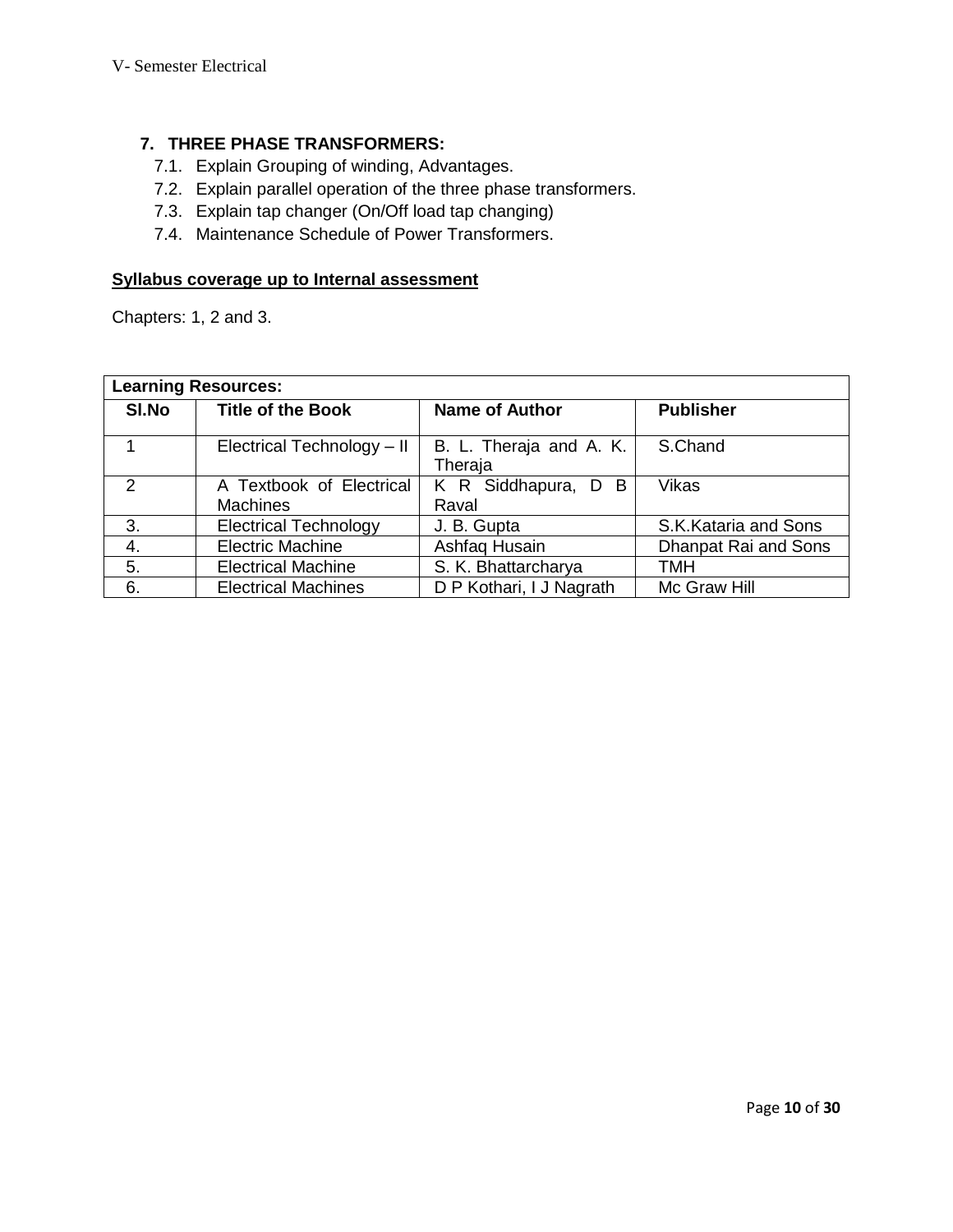# **TH.3 DIGITAL ELECTRONICS & MICROPROCESSOR**

| Name of the Course: Diploma in Electrical Engineering |           |                                  |                 |  |
|-------------------------------------------------------|-----------|----------------------------------|-----------------|--|
| Course code:                                          | Th.3      | Semester                         | 5 <sup>th</sup> |  |
| <b>Total Period:</b>                                  | 75        | Examination                      | 3 Hrs.          |  |
| Theory periods:                                       | 5P / week | Internal Assessment:             | 20              |  |
| Tutorial:                                             |           | <b>End Semester Examination:</b> | 80              |  |
| Maximum marks:                                        | 100       |                                  |                 |  |

# **A. RATIONALE**

The tremendous power and usefulness of digital electronics can be seen from the wide variety of industrial and consumer products, such as automated industrial machinery, computers, microprocessors, pocket calculators, digital watches and clocks, TV games, etc., Which are based on the principles of digital electronics? The years of applications of digital electronics have been increasing every day. In fact, digital systems have invaded all walks of life. This subject will very much helpful for student to understand clearly about the developmental concept of digital devices.

# **B. OBJECTIVES**

On comprehend of the subject, the student will able to

- 1. Comprehend the systems and codes.
- 2. Familiar with logic gates.
- 3. Realize logic expressions using gates.
- 4. Construct and verify the operation of arithmetic & logic circuits
- 5. Understand and appreciate the relevance of combinational circuits.
- 6. Know various logic families & flops.
- 7. Architecture & different instructions of 8085 microprocessor.
- 8. Assembly language programs and write programs & functions of the interfacing chips like 8255, 8259, 8259 etc.

# **C. TOPIC WISE DISTRIBUTION OF PERIODS**

| SI. No. | Topics                               | <b>Periods</b> |
|---------|--------------------------------------|----------------|
|         | <b>Basics Of Digital Electronics</b> | 15             |
| 2       | <b>Combinational Logic Circuits</b>  | 15             |
| 3       | <b>Sequential Logic Circuits</b>     | 15             |
|         | 8085 Microprocessor                  | 20             |
| 5       | Interfacing And Support Chips        | 10             |
|         | Total                                | 75             |

### D : **COURSE CONTENT IN TERMS OF SPECIFIC OBJECTIVES**

### **1. BASICS OF DIGITAL ELECTRONICS**

1.1 Binary, Octal, Hexadecimal number systems and compare with Decimal system.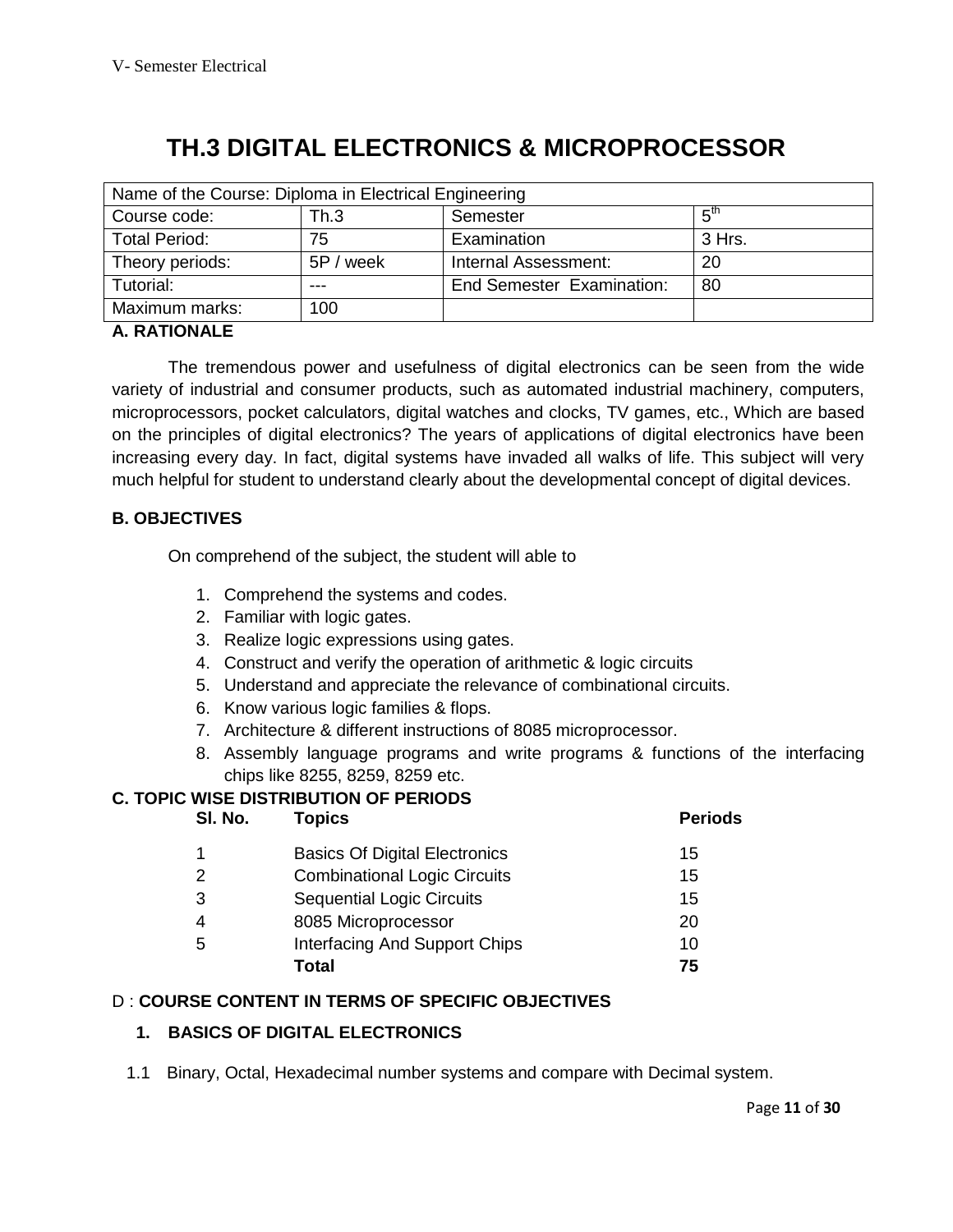- 1.2 Binary addition, subtraction, Multiplication and Division.
- 1.3 1's complement and 2's complement numbers for a binary number
- 1.4 Subtraction of binary numbers in 2's complement method.
- 1.5 Use of weighted and Un-weighted codes & write Binary equivalent number for a number in 8421, Excess-3 and Gray Code and vice-versa.
- 1.6 Importance of parity Bit.
- 1.7 Logic Gates: AND, OR, NOT, NAND, NOR and EX-OR gates with truth table.
- 1.8 Realize AND, OR, NOT operations using NAND, NOR gates.
- 1.9 Different postulates and De-Morgan's theorems in Boolean algebra.
- 1.10 Use Of Boolean Algebra For Simplification Of Logic Expression
- 1.11 Karnaugh Map For 2,3,4 Variable, Simplification Of SOP And POS Logic Expression Using K-Map.

# **2. COMBINATIONAL LOGIC CIRCUITS**

- 2.1 Give the concept of combinational logic circuits.
- 2.2 Half adder circuit and verify its functionality using truth table.
- 2.3 Realize a Half-adder using NAND gates only and NOR gates only.
- 2.4 Full adder circuit and explain its operation with truth table.
- 2.5 Realize full-adder using two Half-adders and an OR gate and write truth table
- 2.6 Full subtractor circuit and explain its operation with truth table.
- 2.7 Operation of 4 X 1 Multiplexers and 1 X 4 demultiplexer
- 2.8 Working of Binary-Decimal Encoder & 3 X 8 Decoder.
- 2.9 Working of Two bit magnitude comparator.

# **3. SEQUENTIAL LOGIC CIRCUITS**

- 3.1 Give the idea of Sequential logic circuits.
- 3.2 State the necessity of clock and give the concept of level clocking and edge triggering,
- 3.3 Clocked SR flip flop with preset and clear inputs.
- 3.5 Construct level clocked JK flip flop using S-R flip-flop and explain with truth table
- 3.6 Concept of race around condition and study of master slave JK flip flop.
- 3.7 Give the truth tables of edge triggered D and T flip flops and draw their symbols.
- 3.8 Applications of flip flops.
- 3.9 Define modulus of a counter
- 3.10 4-bit asynchronous counter and its timing diagram.
- 3.11 Asynchronous decade counter.
- 3.12 4-bit synchronous counter.
- 3.13 Distinguish between synchronous and asynchronous counters.
- 3.14 State the need for a Register and list the four types of registers.
- 3.15 Working of SISO, SIPO, PISO, PIPO Register with truth table using flip flop.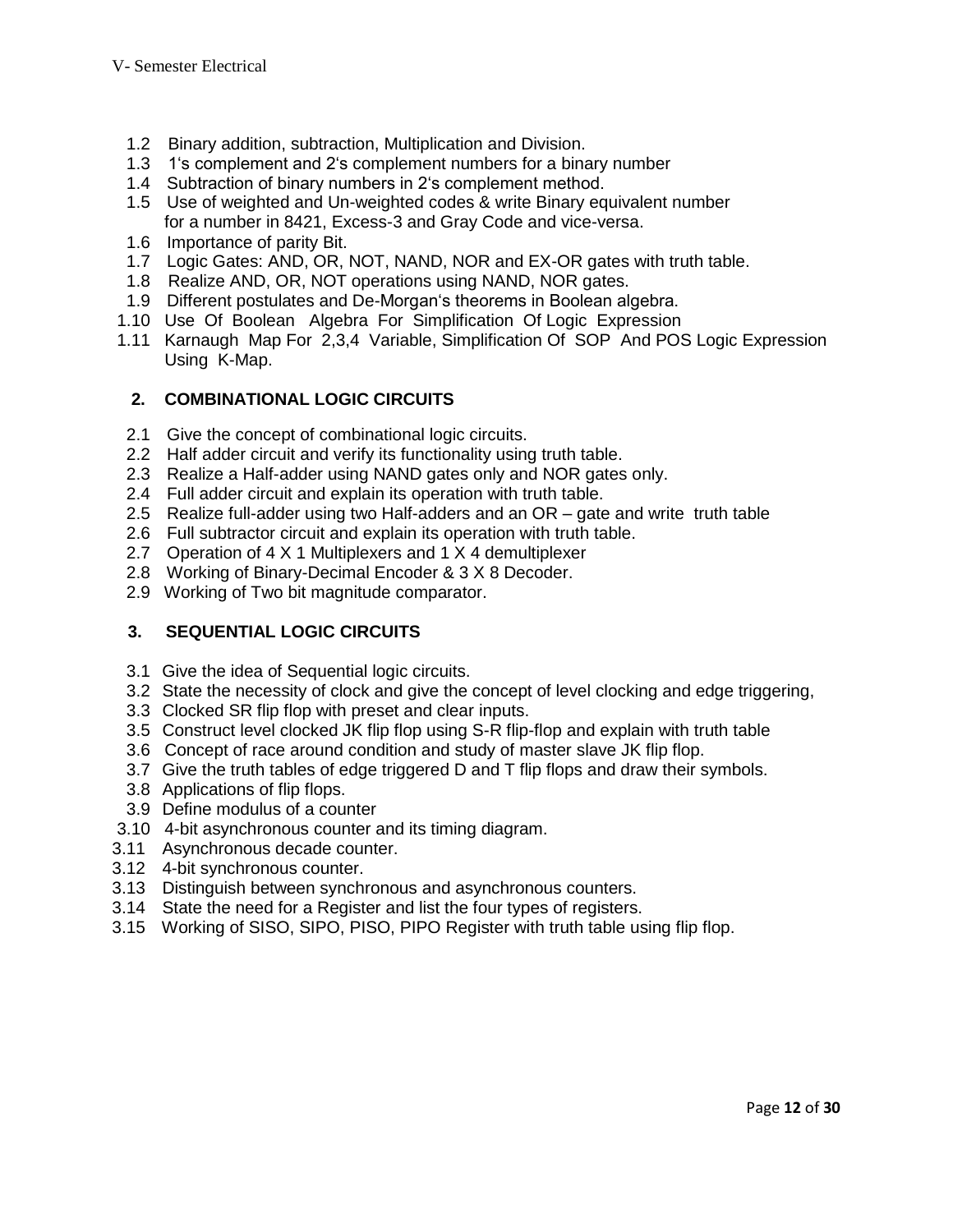### **4. 8085 MICROPROCESSOR**

- 4.1 Introduction to Microprocessors, Microcomputers
- 4.2 Architecture of Intel 8085A Microprocessor and description of each block.
- 4.3 Pin diagram and description.
- 4.4 Stack, Stack pointer & stack top
- 4.5 Interrupts
- 4.6 Opcode & Operand,
- 4.7 Differentiate between one byte, two byte & three byte instruction with example.
- 4.8 Instruction set of 8085 example
- 4.9 Addressing mode
- 4 .10 Fetch Cycle, Machine Cycle, Instruction Cycle, T-State
- 4.11 Timing Diagram for memory read, memory write, I/O read, I/O write
- 4.12 Timing Diagram for 8085 instruction
- 4.13 Counter and time delay.
- 4. 14 Simple assembly language programming of 8085.

# **5. INTERFACING AND SUPPORT CHIPS**

- 5.1 Basic Interfacing Concepts, Memory mapping & I/O mapping
- 5.2 Functional block diagram and description of each block of Programmable peripheral interface Intel 8255 ,
- 5.3 Application using 8255: Seven segment LED display, Square wave generator, Traffic light **Controller**

#### **Syllabus coverage up to Internal assessment**

Chapters: 1,2 and 3

| <b>Learning Resources:</b> |                                                                    |                                        |                          |  |
|----------------------------|--------------------------------------------------------------------|----------------------------------------|--------------------------|--|
|                            | SI. No.   Title of the Book                                        | <b>Name of Authors</b>                 | <b>Name of Publisher</b> |  |
|                            | <b>Fundamental of Digital Electronics</b>                          | Ananda Kumar                           | PHI                      |  |
| 2                          | Digital Electronics - Principal<br>&<br>Application                | S. K. Mondal                           | <b>TMH</b>               |  |
| 3                          | <b>Digital Electronics</b>                                         | B. R. Gupta & V. Singhal               | S. K. Kateria            |  |
| $\overline{4}$             | <b>Digital Electronics</b>                                         | P. Raja                                | <b>SciTech</b>           |  |
| 5                          | Microprocessor Architecture<br>programming & Application with 8085 | R.S Gaonkar                            | Peneram                  |  |
| 6                          | Fundamentals of Microprocessor &<br><b>Micro Computers</b>         | <b>B.Ram</b>                           | Dhanpat rai              |  |
| $\overline{7}$             | Microprocessor and Inter facing                                    | Sunetra Choudhury & S.<br>P. Chowdhury | Scitech                  |  |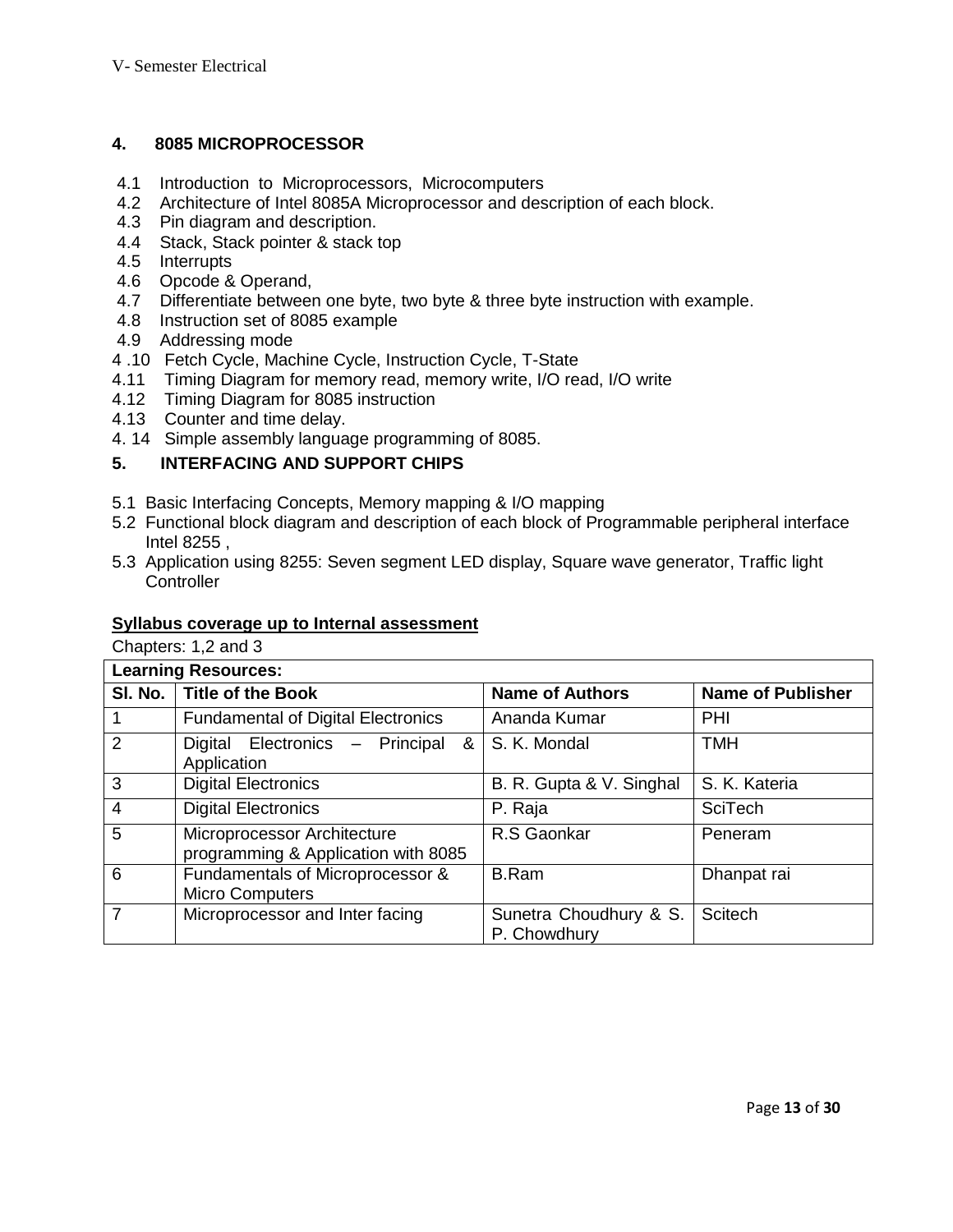# **TH.4 UTILIZATION OF ELECTRICAL ENERGY & TRACTION**

| Name of the Course: Diploma in Electrical Engineering |            |                           |        |  |  |
|-------------------------------------------------------|------------|---------------------------|--------|--|--|
| Course code:                                          | Th.4       | Semester:                 | հ™     |  |  |
| <b>Total Period:</b>                                  | 60 Periods | Examination:              | 3 Hrs. |  |  |
| Theory periods:                                       | 4 P / Week | Internal Assessment:      | 20     |  |  |
| Tutorial:                                             | ---        | End Semester Examination: | -80    |  |  |
| Maximum marks:                                        | 100        |                           |        |  |  |

# **A. Rationale:**

There is great demand for utilization of electrical power in various fields in the form of power for electrolysis, illumination, electrical heating, electrical welding, electrical traction and for electrical drives. Hence these aspects are taken care of, in the subject of utilization of electrical energy and traction to give exposure of the student.

# **B. Objectives:**

The subject will facilitate the student :

- 1. To acquire knowledge of principle of ionic dissociation and electrolysis and loss involving in the process, usage of this process.
- 2. To acquire knowledge of types of electrical heating as employed in the electrical oven, induction furnaces and arc furnaces and dielectrically ovens.
- 3. To acquire knowledge of principle of arc welding and resistant welding,
- 4. To define various terms used in illumination engineering to design lighting schemes with specific attention to laws of illumination to explain the working and construction and use of fluorescent lamp, SV lamp, H.P. MV, Neon lamps and energy saving lamps.
- 5. To classify various types of industrial drives and their application.
- 6. To classify various methods of traction and traction motor with their control and types of braking.

|         | <b>C. TOPIC WISE DISTRIBUTION OF PERIODS</b> |                |  |  |  |
|---------|----------------------------------------------|----------------|--|--|--|
| SI. No. | <b>Topics</b>                                | <b>Periods</b> |  |  |  |
|         | <b>Electrolytic Process</b>                  | 08             |  |  |  |
| 2.      | Electrical Heating.                          | 08             |  |  |  |
| 3.      | Principles of Arc Welding.                   | 08             |  |  |  |
| 4.      | Illumination.                                | 12             |  |  |  |
| 5.      | <b>Industrial Drives.</b>                    | 10             |  |  |  |
| 6.      | Electric Traction.                           | 14             |  |  |  |
|         | <b>TOTAL</b>                                 | 60             |  |  |  |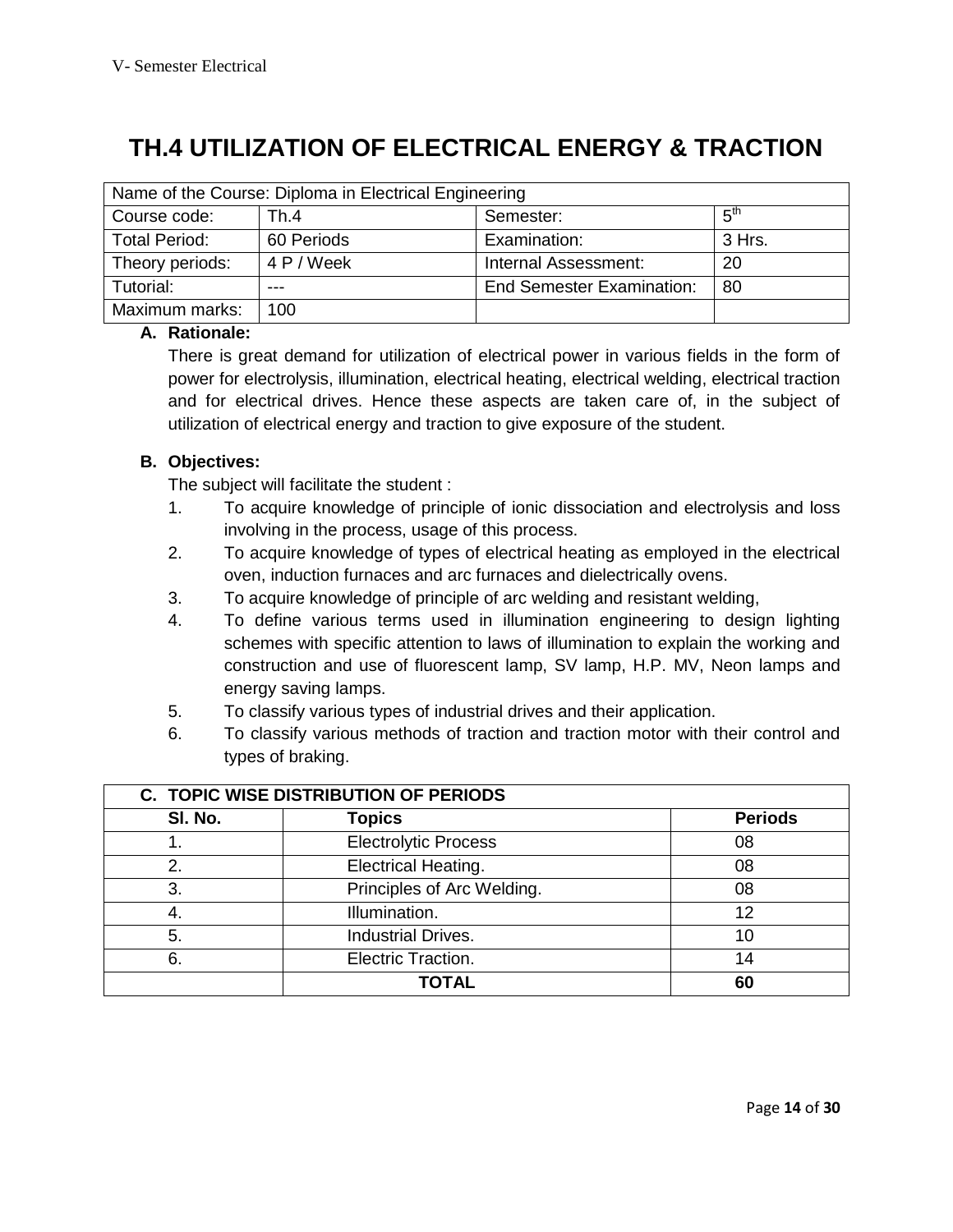# **D. COURSE CONTENTS:**

# **1. ELECTROLYTIC PROCESS:**

- 1.1. Definition and Basic principle of Electro Deposition.
- 1.2. Important terms regarding electrolysis.
- 1.3. Faradays Laws of Electrolysis.
- 1.4. Definitions of current efficiency, Energy efficiency.
- 1.5. Principle of Electro Deposition.
- 1.6. Factors affecting the amount of Electro Deposition.
- 1.7. Factors governing the electro deposition.
- 1.8. State simple example of extraction of metals.
- 1.9. Application of Electrolysis.

# **2. ELECTRICAL HEATING:**

- 2.1. Advantages of electrical heating.
- 2.2. Mode of heat transfer and Stephen's Law.
- 2.3. Principle of Resistance heating. (Direct resistance and indirect resistance heating.)
- 2.4. Discuss working principle of direct arc furnace and indirect arc furnace.
- 2.5. Principle of Induction heating.
	- 2.5.1. Working principle of direct core type, vertical core type and indirect core type Induction furnace.
	- 2.5.2. Principle of coreless induction furnace and skin effect.
- 2.6. Principle of dielectric heating and its application.
- 2.7. Principle of Microwave heating and its application.

# **3. PRINCIPLES OF ARC WELDING:**

- 3.1. Explain principle of arc welding.
- 3.2. Discuss D. C. & A. C. Arc phenomena.
- 3.3. D.C. & A. C. arc welding plants of single and multi-operation type.
- 3.4. Types of arc welding.
- 3.5. Explain principles of resistance welding.
- 3.6. Descriptive study of different resistance welding methods.

# **4. ILLUMINATION:**

- 4.1. Nature of Radiation and its spectrum.
- 4.2. Terms used in Illuminations. [Lumen, Luminous intensity, Intensity of illumination, MHCP, MSCP, MHSCP, Solid angle, Brightness, Luminous efficiency.]
- 4.3. Explain the inverse square law and the cosine law.
- 4.4. Explain polar curves.
- 4.5. Describe light distribution and control. Explain related definitions like maintenance factor and depreciation factors.
- 4.6. Design simple lighting schemes and depreciation factor.
- 4.7. Constructional feature and working of Filament lamps, effect of variation of voltage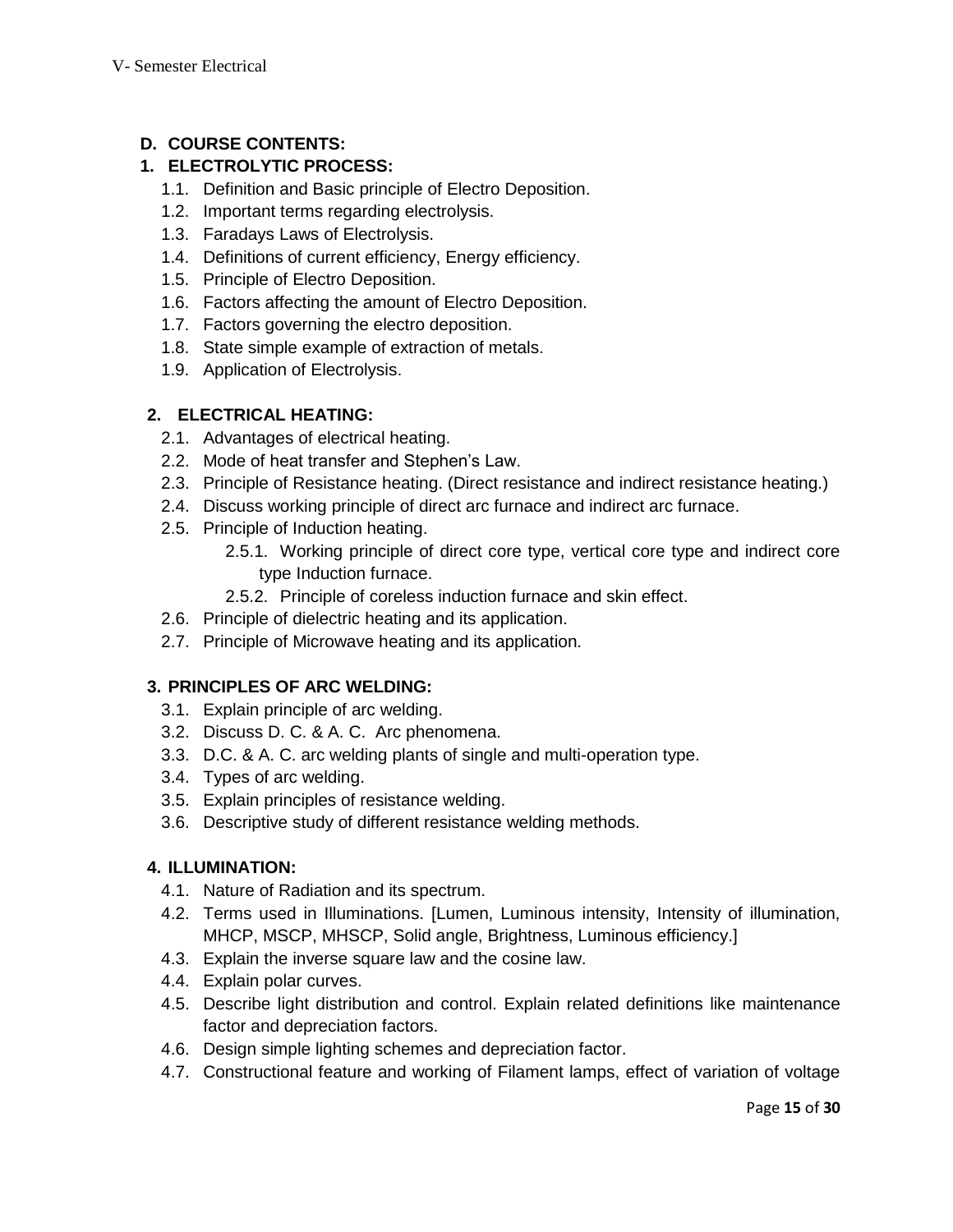on working of filament lamps.

- 4.8. Explain Discharge lamps.
- 4.9. State Basic idea about excitation in gas discharge lamps.
- 4.10. State constructional factures and operation of Fluorescent lamp. (PL and PLL Lamps)
- 4.11. Sodium vapor lamps.
- 4.12. High pressure mercury vapor lamps.
- 4.13. Neon sign lamps.
- 4.14. High lumen output & low consumption fluorescent lamps.

# **5. INDUSTRIAL DRIVES:**

- 5.1. State group and individual drive.
- 5.2. Method of choice of electric drives.
- 5.3. Explain starting and running characteristics of DC and AC motor.
- 5.4. State Application of:
	- 5.4.1. DC motor.
	- 5.4.2. 3-phase induction motor.
	- 5.4.3. 3 phase synchronous motors.
	- 5.4.4. Single phase induction, series motor, universal motor and repulsion motor.

# **6. ELECTRIC TRACTION:**

- 6.1. Explain system of traction.
- 6.2. System of Track electrification.
- 6.3. Running Characteristics of DC and AC traction motor.
- 6.4. Explain control of motor:
	- 6.4.1. Tapped field control.
	- 6.4.2. Rheostatic control.
	- 6.4.3. Series parallel control.
	- 6.4.4. Multi-unit control.
	- 6.4.5. Metadyne control.
- 6.5. Explain Braking of the following types:
	- 6.5.1. Regenerative Braking.
	- 6.5.2. Braking with 1-phase series motor.
	- 6.5.3. Magnetic Braking.

### **Syllabus coverage up to Internal assessment**

Chapters: 1, 2, 3 and 4.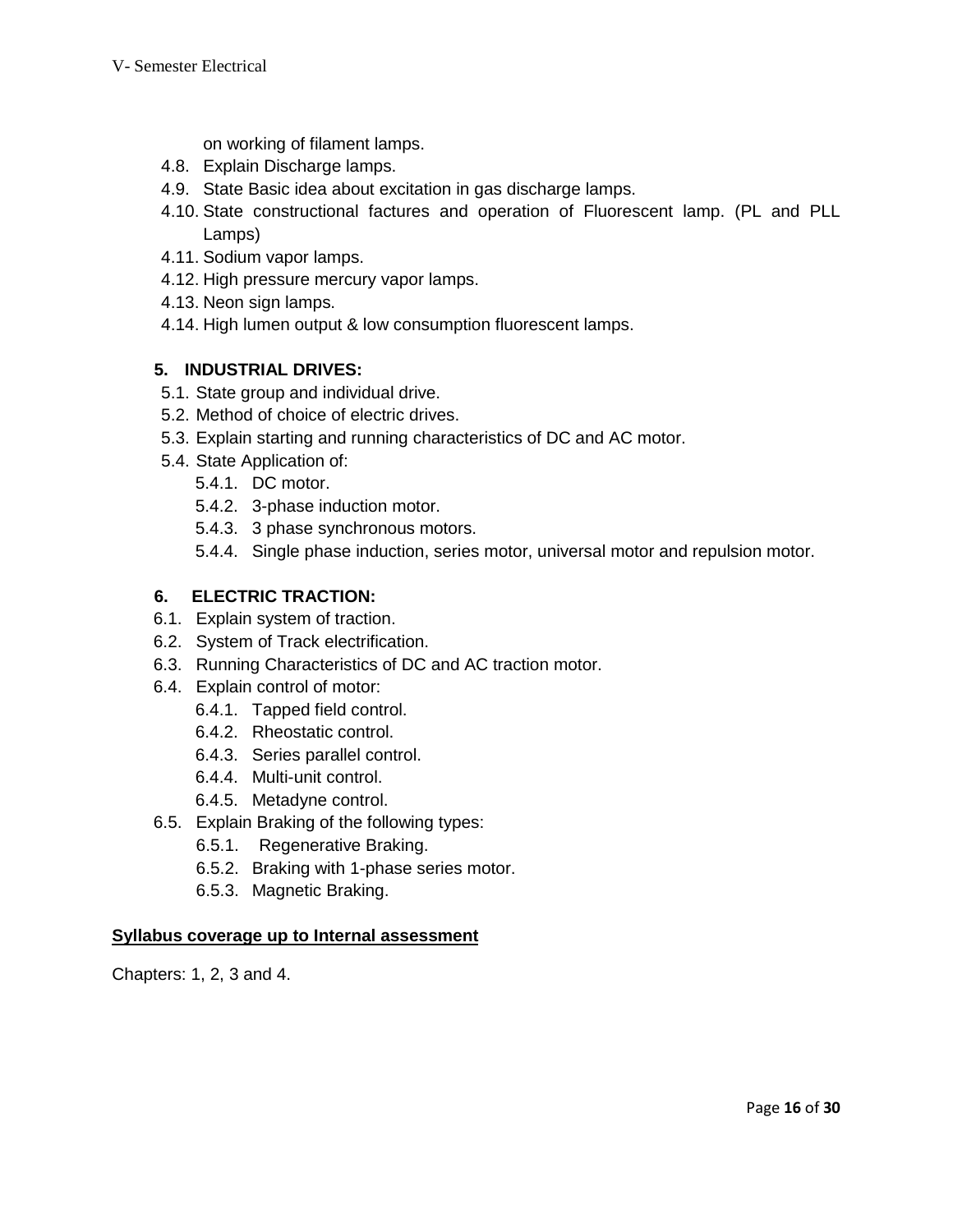| <b>Learning Resources:</b> |                                                 |                                     |                                 |  |
|----------------------------|-------------------------------------------------|-------------------------------------|---------------------------------|--|
| SI.No                      | <b>Title of the Book</b>                        | <b>Name of Authors</b>              | Name of the<br><b>Publisher</b> |  |
|                            | Utilization of Electrical Energy by<br>Traction | G. C. Garg                          | Khanna Publisher                |  |
| 2.                         | <b>Utilization of Electrical Energy</b>         | E. I. Taylor                        | TMH                             |  |
| 3.                         | A Text book on Power system<br>Engineering      | Soni, Gupta and<br><b>Bhatnagar</b> | Dhanpat Rai & Sons              |  |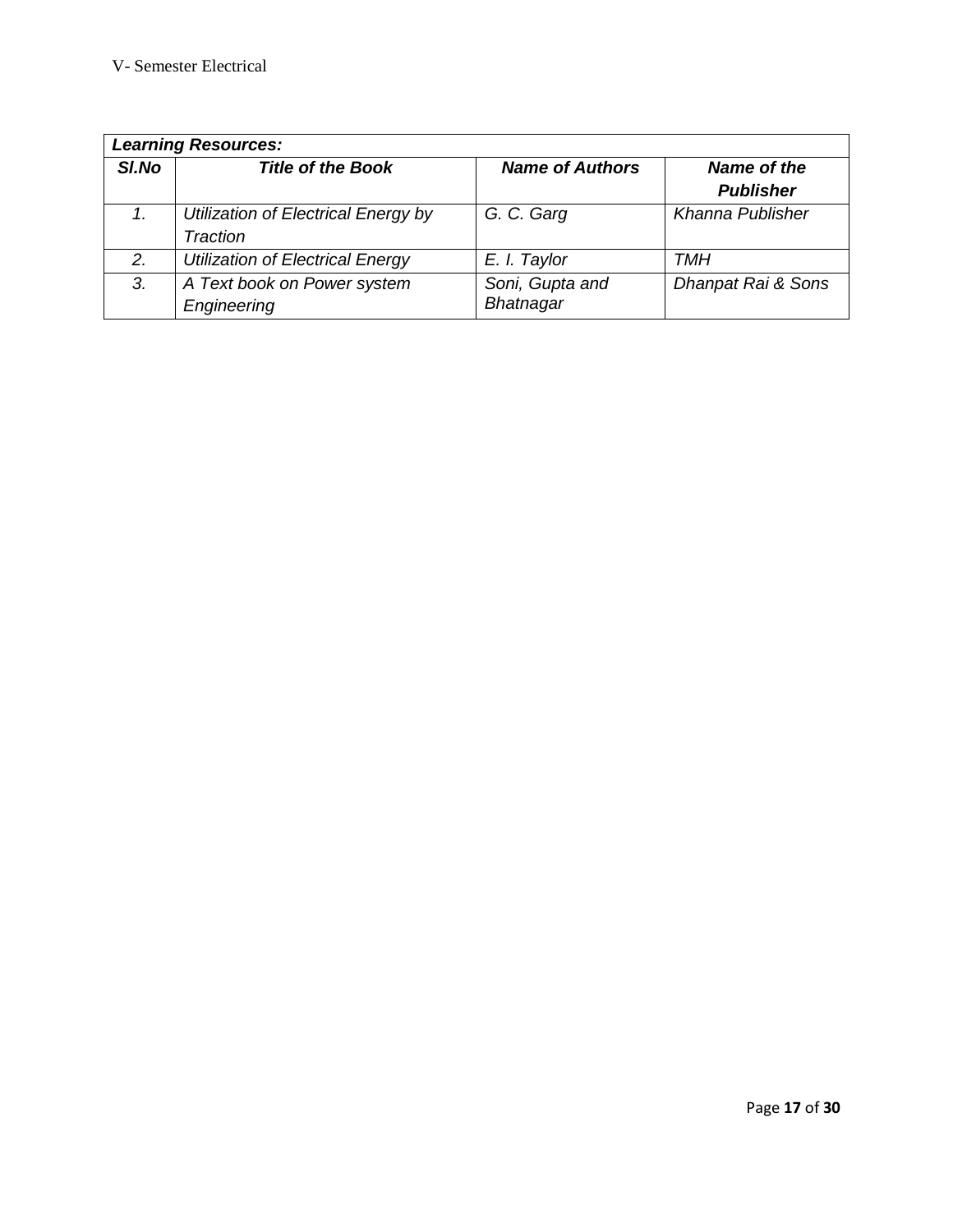| Name of the Course: Diploma in Electrical Engineering |            |                                  |                 |
|-------------------------------------------------------|------------|----------------------------------|-----------------|
| Course code:                                          | Th.5       | Semester:                        | $5^{\text{th}}$ |
| <b>Total Period:</b>                                  | 60 Periods | Examination:                     | 3 Hrs           |
| Theory periods:                                       | 4 P / Week | Internal Assessment:             | 20              |
| Tutorial:                                             |            | <b>End Semester Examination:</b> | -80             |
| Maximum marks:                                        | 100        |                                  |                 |

# **TH.5 POWER ELECTRONICS AND PLC**

# **A. Rationale:**

The development of high power semiconductor devices has facilitated electronic control techniques for electrical power control in a simple, economic and efficient manner. Thus a new area of power electronics has now emerged which replaced the old and bulky method of power control through the use of small electronic devices. Power electronics application has occupied an indispensible position in industrial applications like heating, welding, uninterrupted power supply, battery charging etc. Industrial drives, lighting control are most efficiently controlled by power electronics devices to achieve optimum performance. The objective of this paper is to familiar students with the principles and operations of Power electronics devices in Industrial applications with drives control.

# **B. Objectives:**

After completion of this subject the student will be able to:

- 1. Understand construction, working principle & application of various power electronics devices.
- 2. Know different gate triggering circuits and commutation methods.
- 3. Understand working principle of phase controlled rectifier.
- 4. Know the types and working principle of inverter.
- 5. Understand working principle and voltage control of chopper.
- 6. Understand frequency variation using Cyclo-converter.
- 7. Understand control principle of AC & DC industrial drive.
- 8. Know different application of SCR / Thyristor.
- 9. Concept in PLC & its Programming

# **C. TOPIC WISE DISTRIBUTION OF PERIODS**

#### **Sl. No. Topics Periods** 1. Understand The Construction And Working Of Power Electronic Devices 18 2. Understand The Working Of Converters, Ac Regulators And Choppers. 12 3. Understand The Inverters And Cyclo-Converters 08 4. Understand Applications Of Power Electronic Circuits 10 5. PLC And Its Applications 12 **Total 60**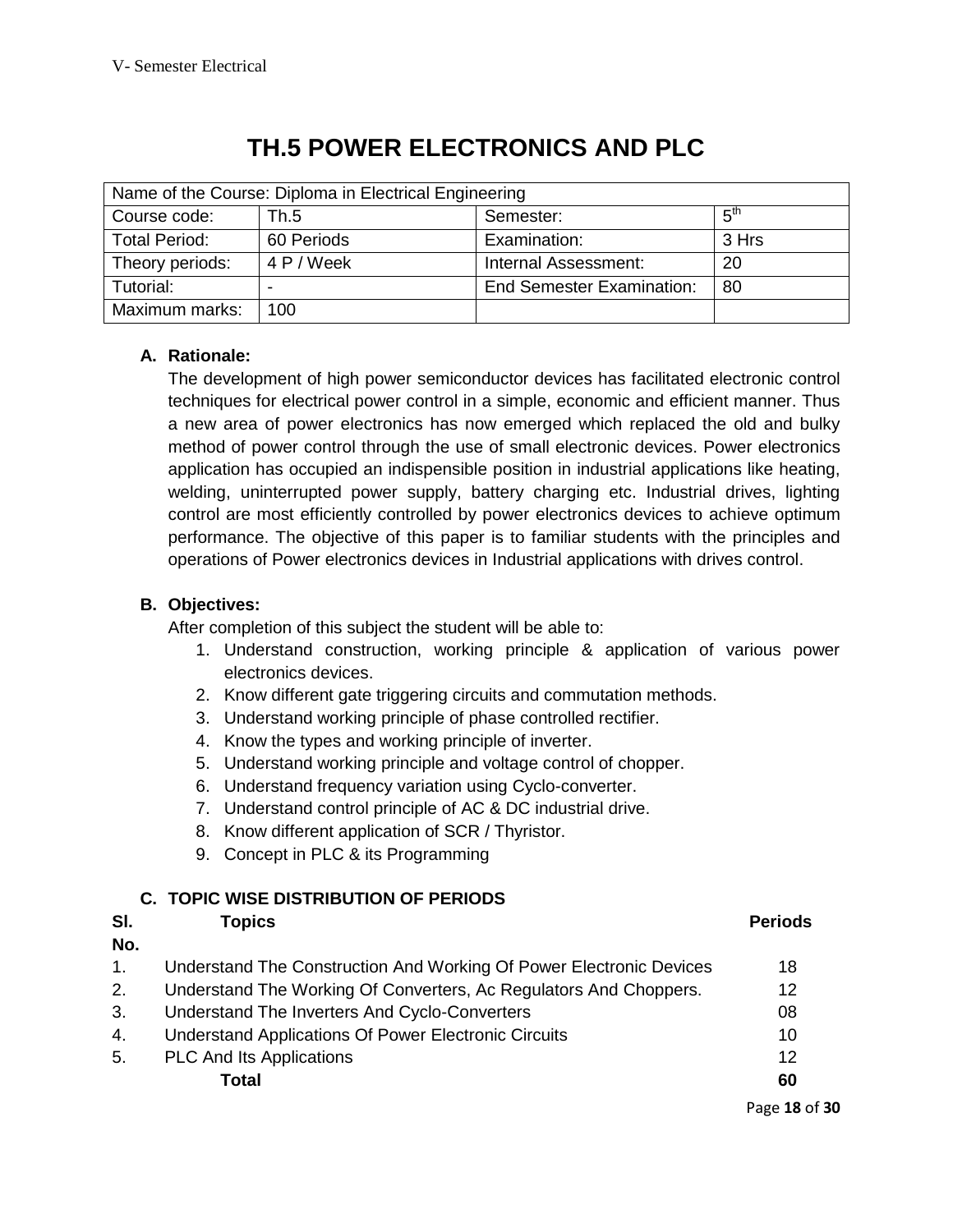# **D. COURSE CONTENT:**

#### **1. UNDERSTAND THE CONSTRUCTION AND WORKING OF POWER ELECTRONIC DEVICES**

- 1.1 Construction, Operation, V-I characteristics & application of power diode, SCR, DIAC,TRIAC, Power MOSFET,GTO &IGBT
- 1.2 Two transistor analogy of SCR.
- 1.3 Gate characteristics of SCR.
- 1.4 Switching characteristic of SCR during turn on and turn off.
- 1.5 Turn on methods of SCR.
- 1.6 Turn off methods of SCR (Line commutation and Forced commutation) 1.6.1 Load Commutation
	- 1.6.2 Resonant pulse commutation
- 1.7 Voltage and Current ratings of SCR.
- 1.8 Protection of SCR
	- 1.8.1 Over voltage protection
	- 1.8.2 Over current protection
	- 1.8.3 Gate protection
	- 1.9 Firing Circuits
		- 1.9.1 General layout diagram of firing circuit
		- 1.9.2 R firing circuits
		- 1.9.3 R-C firing circuit
		- 1.9.4 UJT pulse trigger circuit
		- 1.9.5 Synchronous triggering (Ramp Triggering )
	- 1.10 Design of Snubber Circuits

### **2. UNDERSTAND THE WORKING OF CONVERTERS, AC REGULATORS AND CHOPPERS.**

- 2.1 Controlled rectifiers Techniques(Phase Angle, Extinction Angle control), Single quadrant semi converter, two quadrant full converter and dual Converter
- 2.2 Working of single-phase half wave controlled converter with Resistive and R-L loads.
- 2.3 Understand need of freewheeling diode.
- 2.4 Working of single phase fully controlled converter with resistive and R- L loads.
- 2.5 Working of three-phase half wave controlled converter with Resistive load
- 2.6 Working of three phase fully controlled converter with resistive load.
- 2.7 Working of single phase AC regulator.
- 2.8 Working principle of step up & step down chopper.
- 2.9 Control modes of chopper
- 2.10 Operation of chopper in all four quadrants.

### **3. UNDERSTAND THE INVERTERS AND CYCLO-CONVERTERS**

- 3.1 Classify inverters.
- 3.2 Explain the working of series inverter.
- 3.3 Explain the working of parallel inverter
- 3.4 Explain the working of single-phase bridge inverter.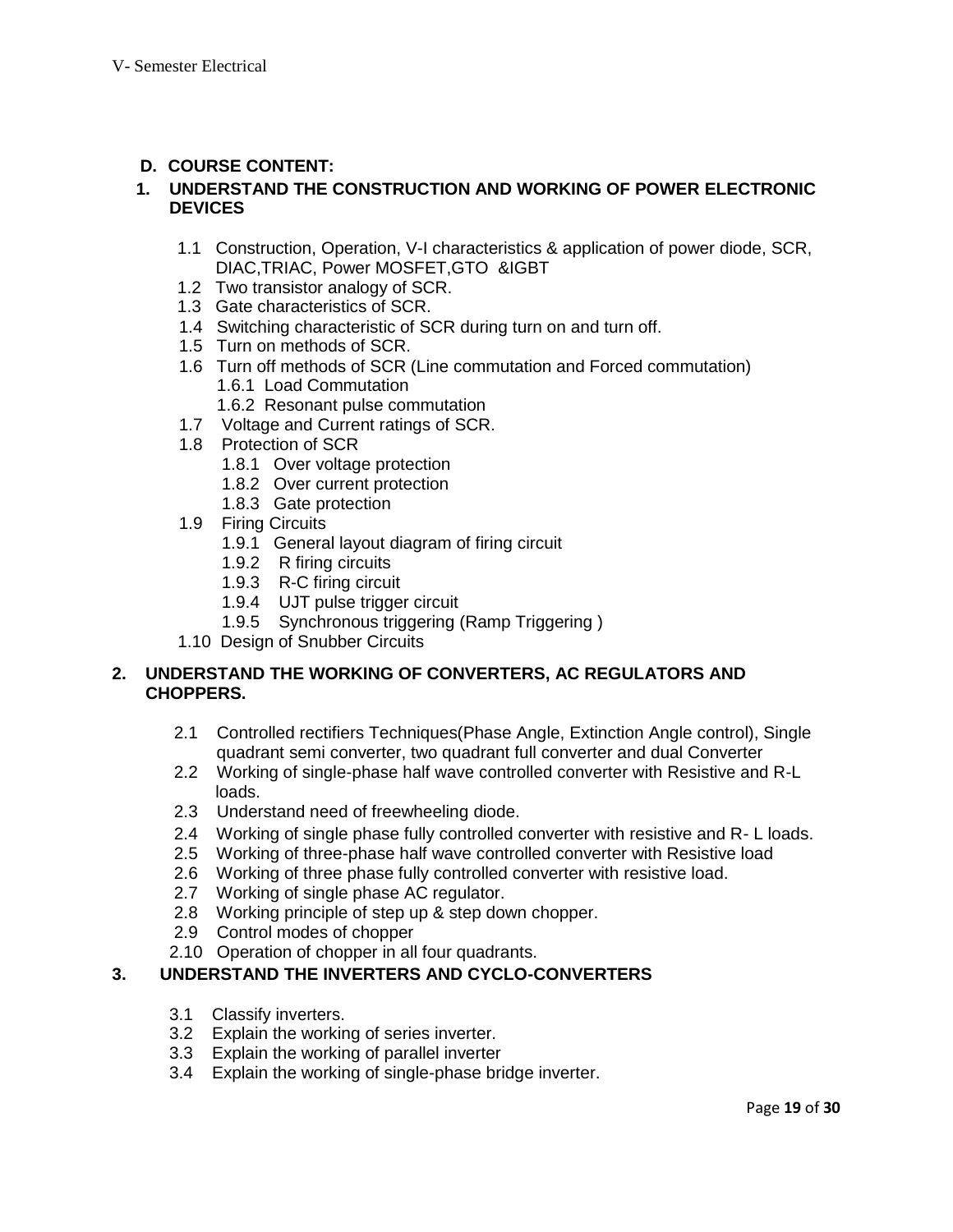- 3.5 Explain the basic principle of Cyclo-converter.
- 3.6 Explain the working of single-phase step up & step down Cyclo-converter.
- 3.7 Applications of Cyclo-converter.

# **4. UNDERSTAND APPLICATIONS OF POWER ELECTRONIC CIRCUITS**

- 4.1 List applications of power electronic circuits.
- 4.2 List the factors affecting the speed of DC Motors.
- 4.3 Speed control for DC Shunt motor using converter.
- 4.4 Speed control for DC Shunt motor using chopper.
- 4.5 List the factors affecting speed of the AC Motors.
- 4.6 Speed control of Induction Motor by using AC voltage regulator.
- 4.7 Speed control of induction motor by using converters and inverters (V/F control).
- 4.8 Working of UPS with block diagram.
- 4.9 Battery charger circuit using SCR with the help of a diagram.
- 4.10 Basic Switched mode power supply (SMPS) explain its working & applications

# **5. PLC AND ITS APPLICATIONS**

- 5.1 Introduction of Programmable Logic Controller(PLC)
- 5.2 Advantages of PLC
- 5.3 Different parts of PLC by drawing the Block diagram and purpose of each part of PLC.
- 5.4 Applications of PLC
- 5.5 Ladder diagram
- 5.6 Description of contacts and coils in the following states
	- i)Normally open ii) Normally closed iii) Energized output iv)latched Output v) branching
- 5.7 Ladder diagrams for i) AND gate ii) OR gate and iii) NOT gate.
- 5.8 Ladder diagrams for combination circuits using NAND,NOR, AND, OR and NOT
- 5.9 Timers-i)T ON ii) T OFF and iii)Retentive timer
- 5.10 Counters-CTU, CTD
- 5.11 Ladder diagrams using Timers and counters
- 5.12 PLC Instruction set
- 5.13 Ladder diagrams for following (i) DOL starter and STAR-DELTA starter (ii) Stair case lighting (iii) Traffic light Control (iv) Temperature Controller
- 5.14 Special control systems- Basics DCS & SCADA systems
- 5.15 Computer Control–Data Acquisition, Direct Digital Control System (Basics only)

### **Syllabus coverage up to Internal assessment**

Chapters: 1 and 2.

| <b>Learning Resources:</b> |                                 |                        |                              |  |
|----------------------------|---------------------------------|------------------------|------------------------------|--|
| SI.No                      | <b>Title of the Book</b>        | <b>Name of Authors</b> | <b>Name of the Publisher</b> |  |
|                            | <b>Power Electronics</b>        | Dr. P. S. Bhimbhra     | Khanna Publisher             |  |
|                            | <b>Modern Power Electronics</b> | B.K.Bose               | <b>PHI Publisher</b>         |  |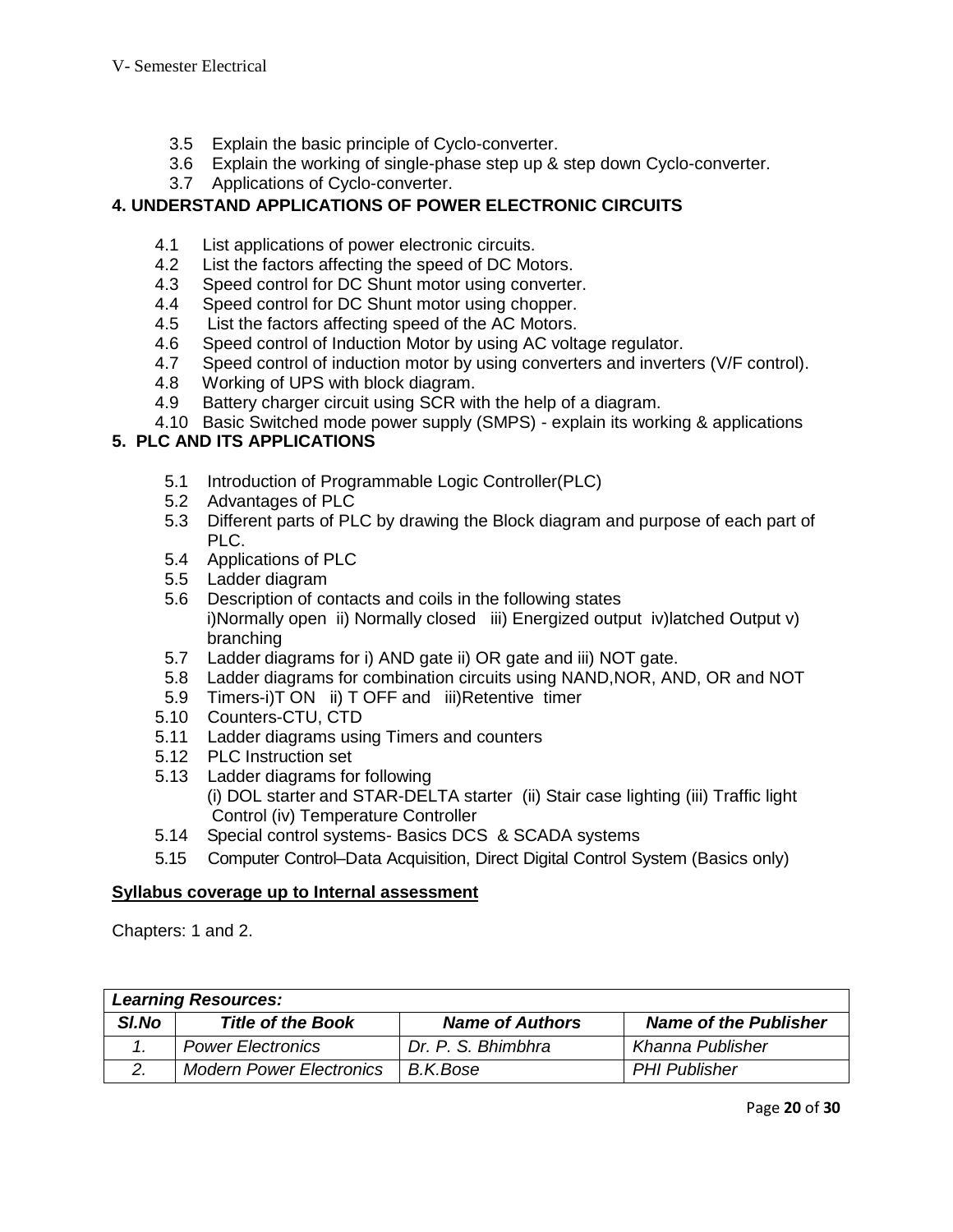|    | and AC Drives                            |                                     |                      |
|----|------------------------------------------|-------------------------------------|----------------------|
| 3. | <b>Power Electronics</b>                 | M. D. Singh and K.B<br>Khanchandani | TMH                  |
| 4. | <b>Power Electronics</b>                 | <b>MH</b> Rashid                    | <b>PHI Publisher</b> |
| 5. | <b>Power Electronics</b>                 | P C Sen                             | TMH                  |
| 6. | <b>Power Electronics</b>                 | N Mohan                             | Willey (India)       |
| 7. | Programmable logic<br><b>Controllers</b> | Frank D. Petruzela                  | <b>TMH</b>           |
| 8. | Programme logic controller               | Dr.M.Mitra&Dr.S.Sengupta            | Penram               |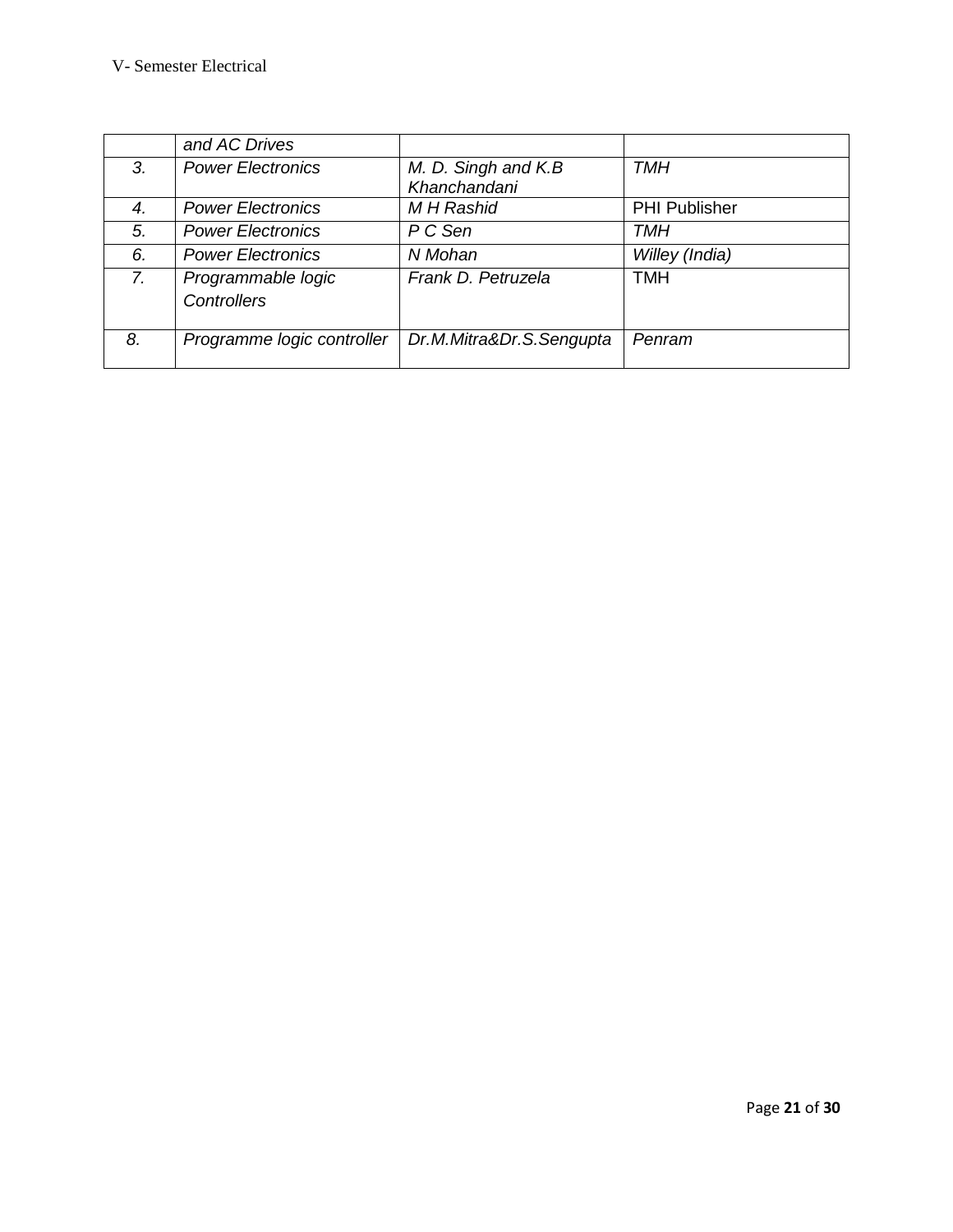# **Pr.1 ELECTRICAL MACHINE LAB-II**

| Name of the Course: Diploma in Electrical Engineering |            |                           |                 |
|-------------------------------------------------------|------------|---------------------------|-----------------|
| Course code:                                          | Pr.1       | Semester                  | ς <sup>tη</sup> |
| <b>Total Period:</b>                                  | 90         | Examination               | 3 hrs           |
| Lab. periods:                                         | 6 P / week | <b>Term Work</b>          | 25              |
| Maximum marks:                                        | 75         | End Semester Examination: | 50              |

# **A. RATIONALE:**

The sole objective of the subject is to be familiar with machines and different parts. To perform practice of the experiments and become fit to meet the challenges in practical implementation.

In the beginning the faculties have to illustrate all the tools and instruments required/ used in conducting the experiments.

# **B. OBJECTIVES:**

After completion of this Laboratory the student will be able to:

- 1. To be familiar with constructional features of 3-phase and 1-phase AC machines.
- 2. Starting, Speed control of 3-phase and 1-phase motors.
- 3. To determine efficiency, regulations of different machines.
- 4. To draw and study performance characteristics.
- 5. To be familiar with relays used in power system.

# **C. LIST OF EXPERIMENTS:**

- 1. Study of (Manual and Semi automatic) Direct on Line starter, Star-Delta starter, connection and running a 3-phase Induction motor and measurement of starting current.
- 2. Study of (Manual and Semi automatic) Auto transformer starter and rotor resistance starter connection and running a 3-phase induction motor and measurement of starting current.
- 3. Study and Practice of connection & Reverse the direction of rotation of Three Phase Induction motor.
- 4. Study and Practice of connection & Reverse the direction of rotation of Single Phase Induction motor.
- 5. Heat run test of 3-phase transformer.
- 6. OC and SC test of alternator and determination of regulation by synchronous impedance method.
- 7. Determination of regulation of alternator by direct loading.
- 8. Parallel operation of two alternators and study load sharing.
- 9. Measurement of power of a 3-phase Load using two wattmeter method and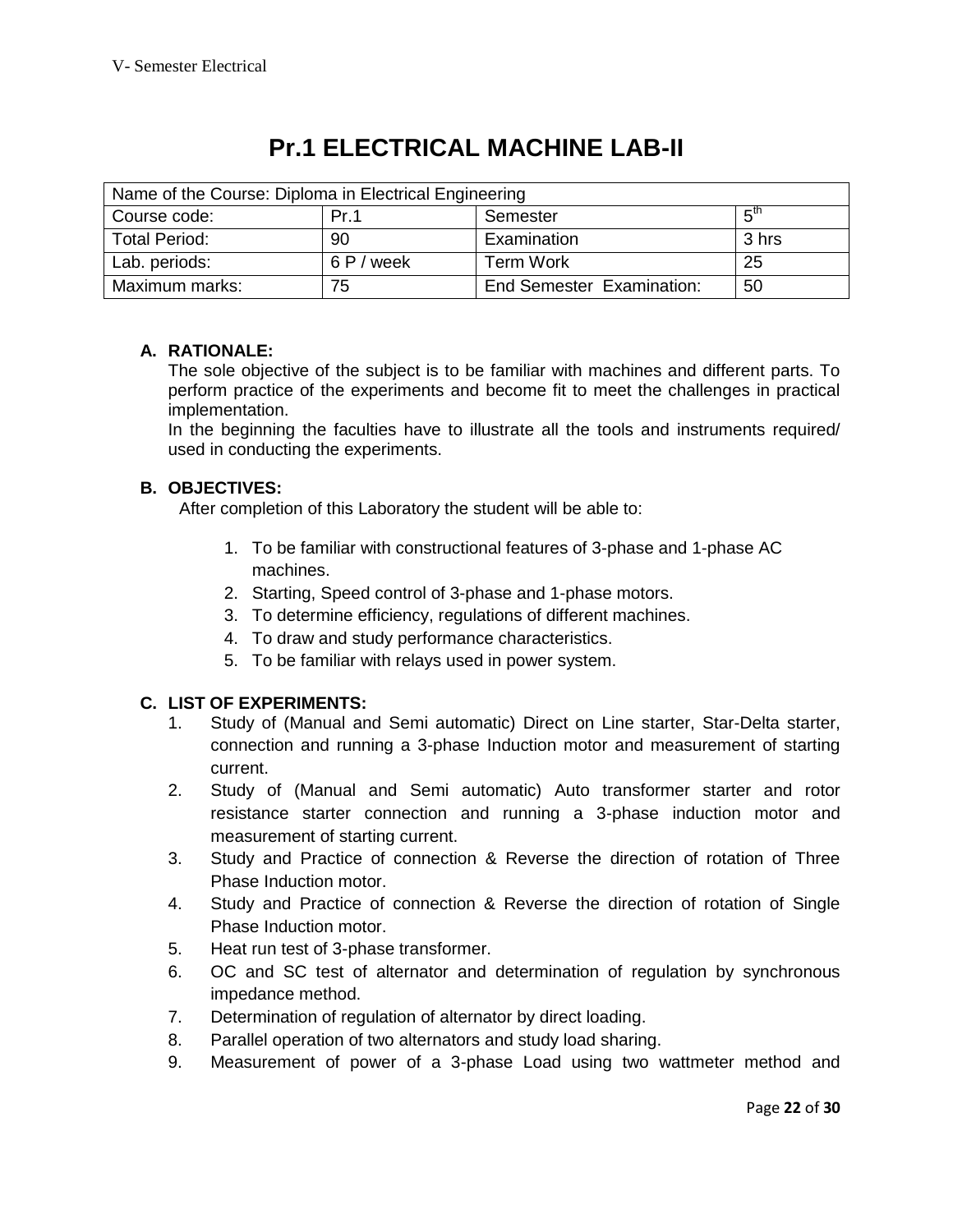verification of the result using one 3-phase wattmeter.

- 10. Connection of 3-phase energy meter to a 3-phase load.
- 11. Study of an O.C.B.
- 12. Study of induction type over current / reverse power relay.
- 13. Study of Buchholz's relay.
- 14. Study of an earth fault relay.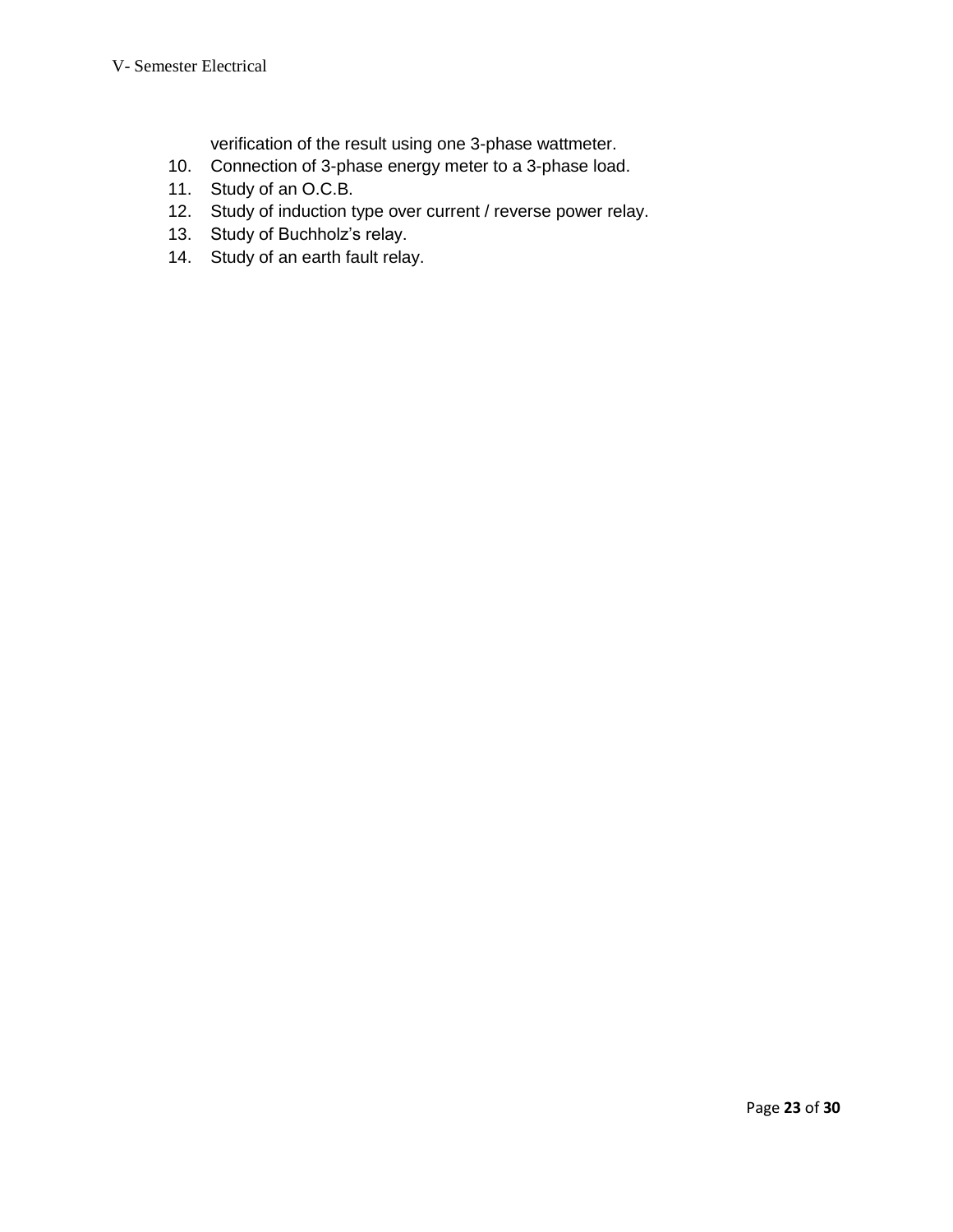# **Pr.2 POWER ELECTRONICS & PLC LAB**

| Name of the Course: Diploma in Electrical Engineering |            |                                  |                 |
|-------------------------------------------------------|------------|----------------------------------|-----------------|
| Course code:                                          | Pr.2       | Semester                         | $5^{\text{th}}$ |
| <b>Total Period:</b>                                  | 45         | Examination                      | 3 hrs           |
| Lab. periods:                                         | 3 P / week | <b>Term Work</b>                 | 25              |
| Maximum marks:                                        | 75         | <b>End Semester Examination:</b> | 50              |

**A. RATIONALE:** The sole objective of the subject is to be familiar with solid state devices used in power system. To perform experiments for determining the characteristics of components and become fit to meet the challenges in practical implementation.

# **B. OBJECTIVE:**

After completion of this laboratory the student will be able to:

- 1. Determine characteristic of semiconductor devices.
- 2. Develop ability to design drive circuit for above.
- 3. Design low voltage power circuit to be used in electronics circuit.

# **C. LIST OF EXPERIMENTS**

#### **(I) Power Electronics**

- 1. Study of switching characteristics of a power transistor.
- 2. Study of V-I characteristics of SCR.
- 3. Study of V-I characteristics of TRIAC.
- 4. Study of V-I characteristics of DIAC.
- 5. Study of drive circuit for SCR & TRIAC using DIAC.
- 6. Study of drive circuit for SCR & TRIAC using UJT.
- 7. To study phase controlled bridge rectifier using resistive load.
- 8. To study series Inverter.
- 9. Study of voltage source Inverter.
- 10. To perform the speed control of DC motor using Chopper.
- 11. To study single-phase Cyclo-converter

### **(II) PLC Programming**

- 1.Introduction/Familiarization PLC Trainer & its Installation with PC
	- (a) Learn the basics and hardware components of PLC
	- (b) Understand configuration of PLC system
	- (c) Study various building blocks of PLC
	- (d) Determine the No. of digital I/O & Analog I/O
- 2. Execute the different Ladder Diagrams
	- (a) Demonstrate PLC and Ladder diagram-Preparation downloading and running
	- (b) Execute Ladder diagrams for different Logical Gates
	- (c) Execute Ladder diagrams using timers & counters
- 3. Execute the Ladder Diagrams with model applications (i) DOL starter (ii)Star- Delta starter
- 4. Execute Ladder diagrams with model applications (i) Stair case lighting (ii) Traffic light controller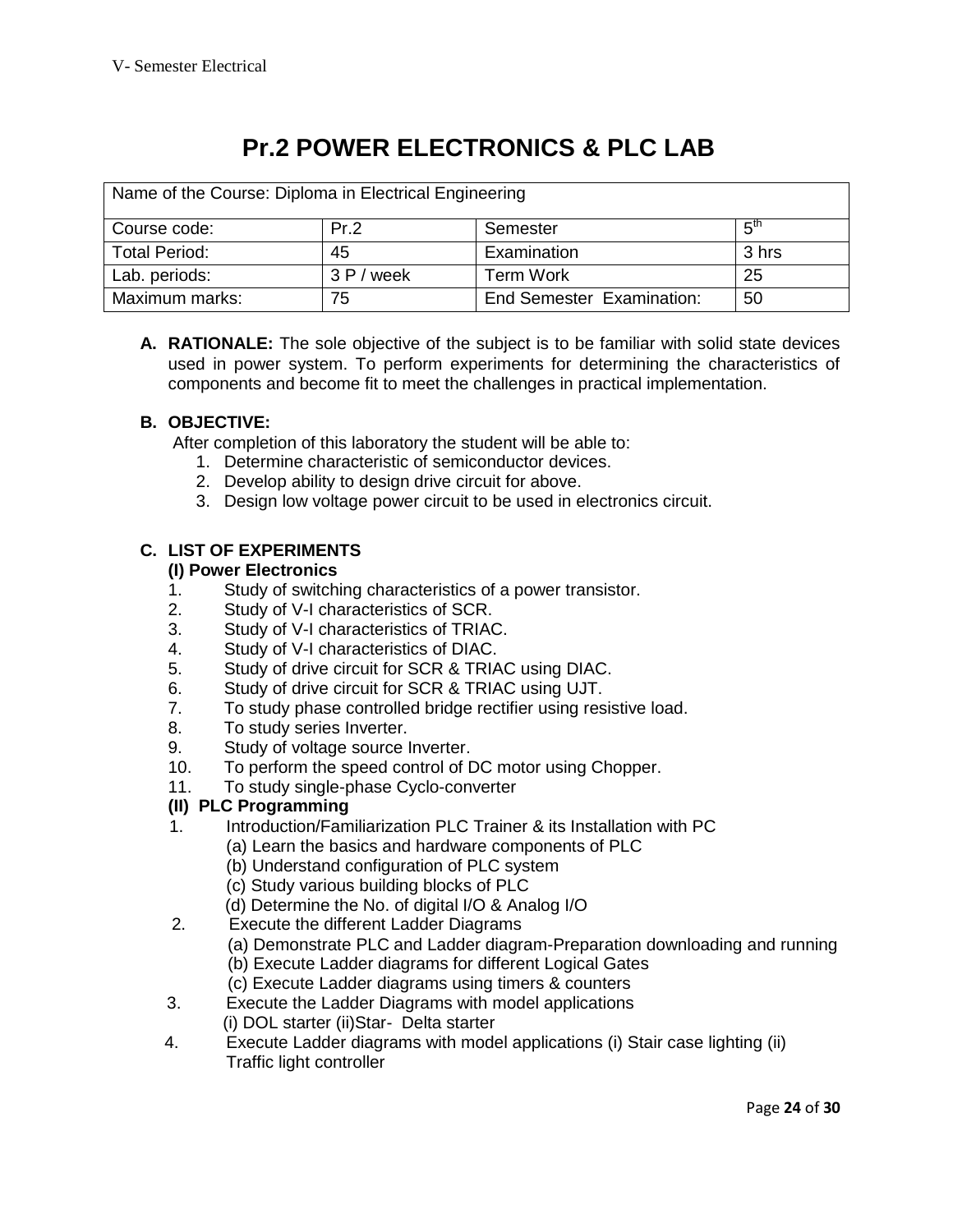# **Pr.3 DIGITAL ELECTRONICS & MICROPROCESSOR LAB**

| Name of the Course: Diploma in Electrical Engineering |             |                           |                 |
|-------------------------------------------------------|-------------|---------------------------|-----------------|
| Course code:                                          | Pr.3        | Semester                  | $5^{\text{th}}$ |
| <b>Total Period:</b>                                  | 45          | Examination               | 3 hrs           |
| Lab. periods:                                         | 3P/<br>week | <b>Term Work</b>          | 25              |
| Maximum marks:                                        | 75          | End Semester Examination: | 50              |

# **A.RATIONALE**

In this practical work students knowledge about the Digital systems will be reinforced. They will become capable of developing and implementing Digital Circuits. They will also be able to acquire skills of operating A/D and D/A converters, counters and display system.

# **B. OBJECTIVE**

On completion of the Lab course the student will able to

- 1. Understand and comprehended the simple the Digital design Circuits.
- 2. Assembly Language Program using 8085 instruction
- 3. Application of 8085 using interfacing

### **C.COURSE CONTENT IN TERMS OF SPECIFIC OBJECTIVES**

### **(I) Digital Electronics**

- 1. Verify truth tables of AND, OR, NOT, NOR, NAND, XOR, XNOR gates.
- 2. Implement various gates by using universal properties of NAND & NOR gates and verify truth table.
- 3. Implement half adder and Full adder using logic gates.
- 4. Implement half subtractor and Full subtractor using logic gates.
- 5. Implement a 4-bit Binary to Gray code converter.
- 6. Implement a Single bit digital comparator.
- 7. Study Multiplexer and demultiplexer.
- 8. Study of flip-flops.
	- i) S-R flip flop ii) J-K flip flop iii) flip flop iv) T flip flop
- 9. Realize a 4-bit asynchronous UP/Down counter with a control for up/down counting.
- 10. Realize a 4-bit synchronous UP/Down counter with a control for up/down counting.
- 11. Implement Mode-10 asynchronous counters.
- 12. Study shift registers.

### **(II) Microprocessor**

### **(A) General Programming using 8085A development board**

- 1. a. 1'S Complement. b. 2'S Complement.
- 2. a. Addition of 8-bit number. b. Subtraction of 8-bit number resulting 8/16 bit number.
- 3. a. Decimal Addition 8-bit number. b. Decimal Subtraction 8-bit number
- 3. a. Compare between two numbers. b. Find the largest in an Array
- 5. Block Transfer.

### **(B) Interfacing using 8085**

- 1. Traffic light control using 8255.
- 2. Generation of square wave using 8255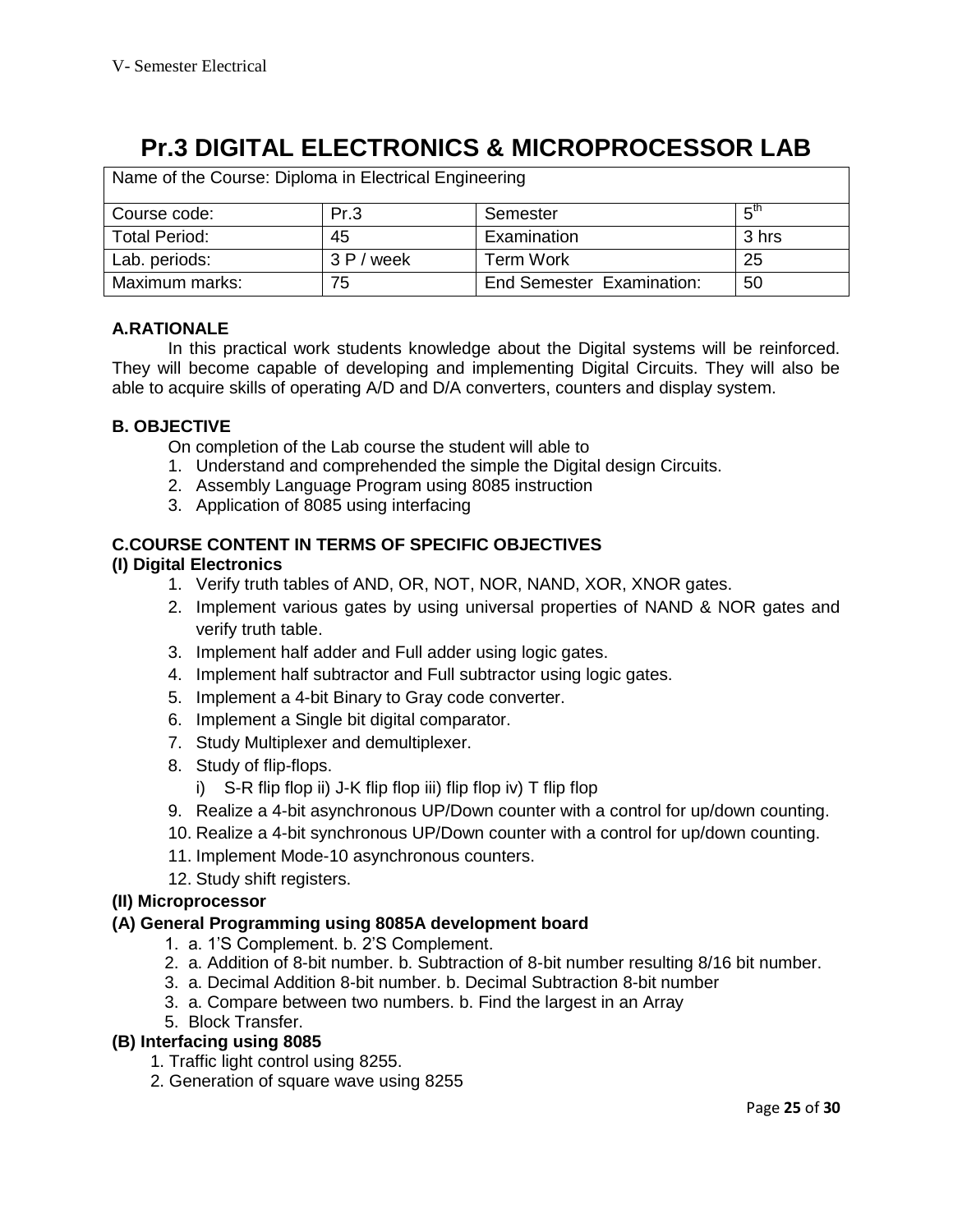# **Learning Resources:**

Electronics Lab premier by Sacikala - (S. Chand)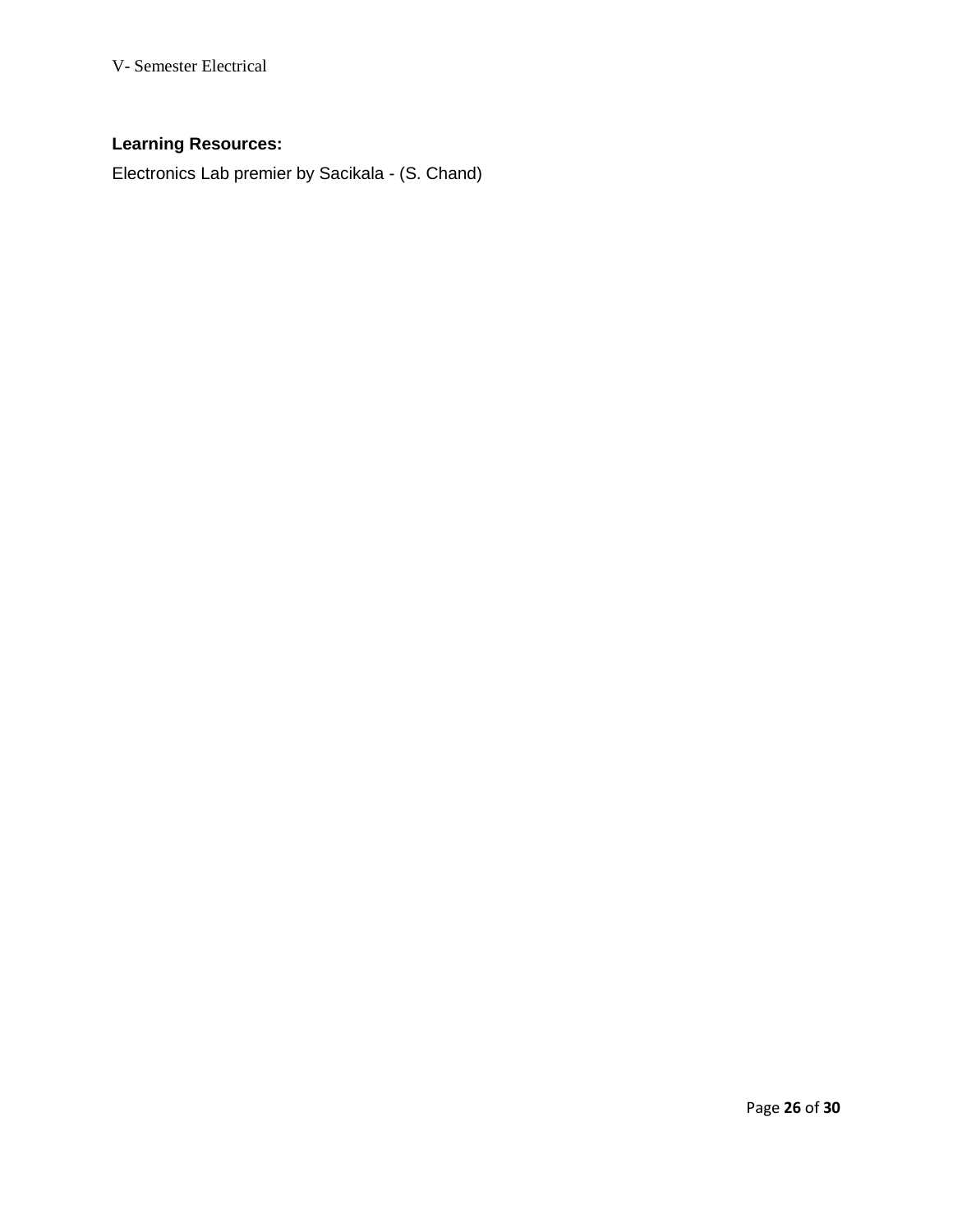# **Pr.4 PROJECT WORK (Phase-I)**

| Name of the Course: Diploma in Electrical Engineering |            |                                  |                 |
|-------------------------------------------------------|------------|----------------------------------|-----------------|
| Course code:                                          | Pr.4       | Semester                         | 5 <sup>th</sup> |
| <b>Total Period:</b>                                  | 45         | Examination                      |                 |
| Lab. periods:                                         | 3 P / week | <b>Term Work</b>                 | 25              |
| Maximum marks:                                        | 25         | <b>End Semester Examination:</b> | ---             |

# **A. RATIONALE**

Students' Project Work aims at developing innovative skills in the students whereby they apply the knowledge and skills gained through the course covered in many subjects and Labs, by undertaking a project. The individual students have different aptitudes and strengths. Project work, therefore, should match the individual strengths of students. The prime emphasis of the project work is to understand and apply the basic knowledge of the principles of software engineering/ Hardware design and practices in real life situations, so as to participate and manage a large software engineering projects and /or appropriate Hardware with embedded software in future.

*Entire Project shall spread over 5th and 6th Semester.* Part of the Project covered in 5th Semester shall be named as *Project Phase-I* and balance portion to be covered in 6<sup>th</sup> Semester shall be named as *Project Phase-II*.

# **B. OBJECTIVES**

After undergoing the Project Work, the student will be able to:

- Implement the theoretical and practical knowledge and skills gained through various subjects/courses into an application suitable for a real practical working environment, preferably in an industrial environment.
- Develop software packages or applications and implement these for the actual needs of the community/industry.
- Identify and contrast gap between the technological knowledge acquired through curriculum and the actual industrial need and to compensate it by acquiring additional knowledge as required.
- Carry out cooperative learning through synchronous guided discussions within the class in key areas, asynchronous document sharing and discussions, as well as prepare collaborative edition of the final project report.
- Field computing and to achieve real life experience in software/hardware design.

# **C. GENERAL GUIDELINES**

The individual students have different aptitudes and strengths. Project work, therefore, should match the strengths of students. For this purpose, students should be asked to identify the type of project work, they would like to execute. The activity of problem identification should begin well in advance (right from beginning of  $5<sup>th</sup>$  semester).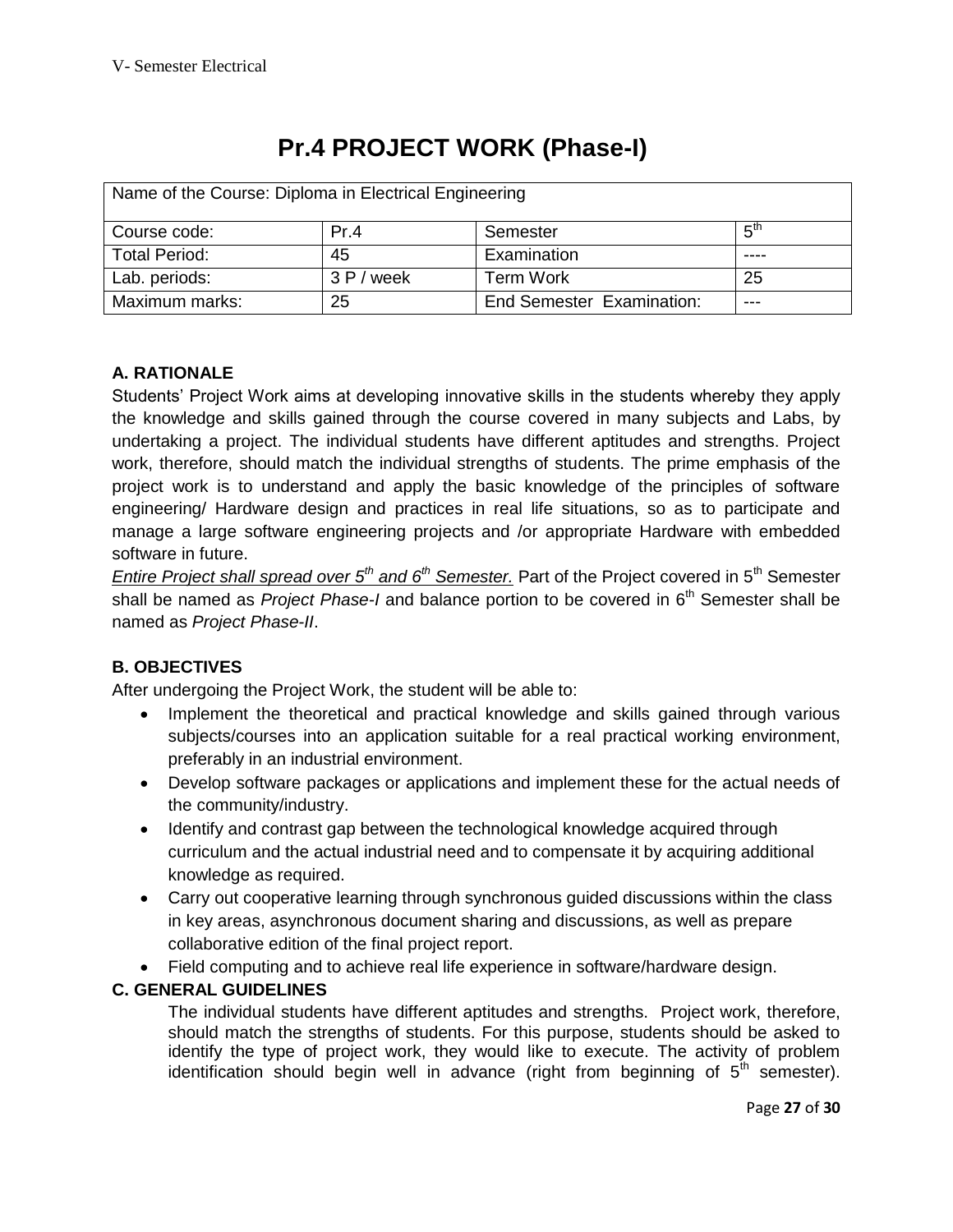Students should be allotted a problem of interest to him/her as a project work. It is also essential that the faculty of the respective department may have a brainstorming session to identify suitable project assignments for their students. The project assignment can be individual assignment or a group assignment. Preferably there should not be more than 5 students if the project work is given to a group. The project work identified in collaboration with industry should be preferred.

Following are the broad suggestive areas of project work

- $\checkmark$  Speed control techniques using thyristor.
- $\checkmark$  Battery design & its maintenance.
- $\checkmark$  Energy management Techniques.
- $\checkmark$  Dynamic models of Electrical machine.
- $\checkmark$  Solar based cooker, lamp, water heater etc. & Solar operated vehicles.
- $\checkmark$  Remote control operated Electrical devices.
- $\checkmark$  Advanced energy meter.
- $\checkmark$  Design of Illumination techniques using advanced luminaries etc.
- $\checkmark$  Dynamic models of Electrical Machine.
- $\checkmark$  PLC & Microprocessor based project.
- $\checkmark$  Any other related area found worth.

A suggestive criterion for assessing student performance by the external (preferably person from industry) and internal (teacher) examiner is given in table below:

| SI. No. | <b>Performance Criteria</b>              |
|---------|------------------------------------------|
|         |                                          |
| 1.      | Selection of project assignment          |
| 2.      | Planning and execution of considerations |
| 3.      | Quality of performance                   |
| 4.      | Providing solution of the problems or    |
|         | production of final product              |
| 5.      | Sense of responsibility                  |
| 6.      | Self-expression/communication/           |
|         | <b>Presentation skills</b>               |
| 7.      | Interpersonal skills/human relations     |
| 8.      | <b>Report writing skills</b>             |
| 9.      | Viva voce                                |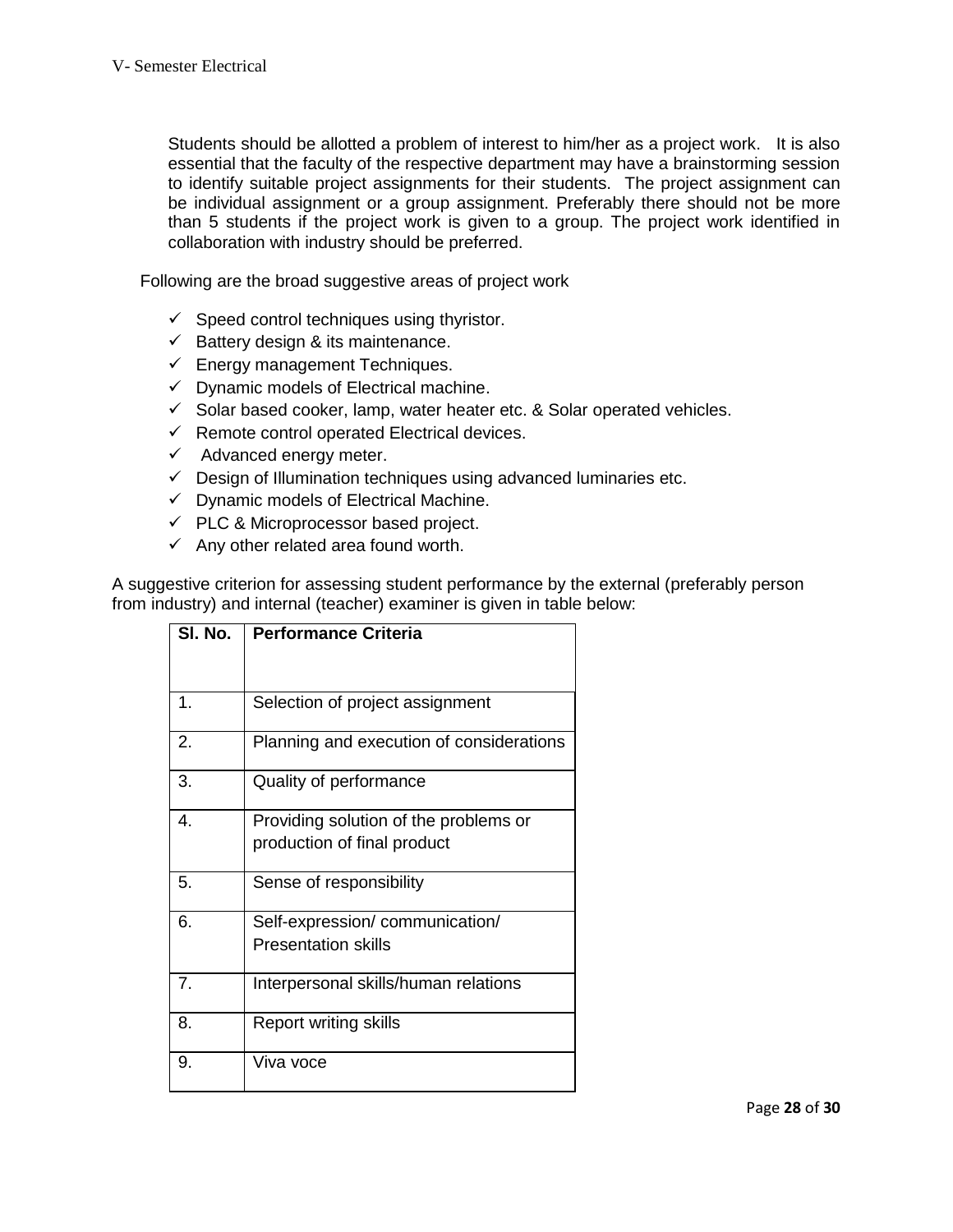The teachers are free to evolve other criteria of assessment, depending upon the type of project work.

It is proposed that the institute may organize an annual exhibition of the project work done by the students and invite leading Industrial organizations to such an exhibition.

# **D. PROJECT PHASE-I AND PHASE-II**

The Project work duration shall cover two semesters  $(5<sup>th</sup>$  and  $6<sup>th</sup>$  sem). The Grouping of students, selection of Project, assignment of Project Guide to the Group shall be done in the beginning of  $5<sup>th</sup>$  sem under Project Phase-I. The students may be allowed to study literature, any existing system and then define the Problem/objective of the Project. Requirements specification, Circuit Diagram with brief description and Design of the system have to be complete in Phase-I. Preliminary analysis/modelling/simulation/experiment/feasibility can also begin in this phase. Project Milestones are to be set so that progress can be tracked. In Phase-II Design, Testing, Documentation have to be complete. Project Report have to be complete in Phase-II. All Project reports should be organized uniformly in proper order, irrespective of group. Teacher Guides can make suitable alteration in the schedule.

At the end of Project Phase-I in  $5<sup>th</sup>$  semester there shall be one presentation by each group to mark to progress and also to judge whether the Project is moving in right direction as per the objective of the Project.